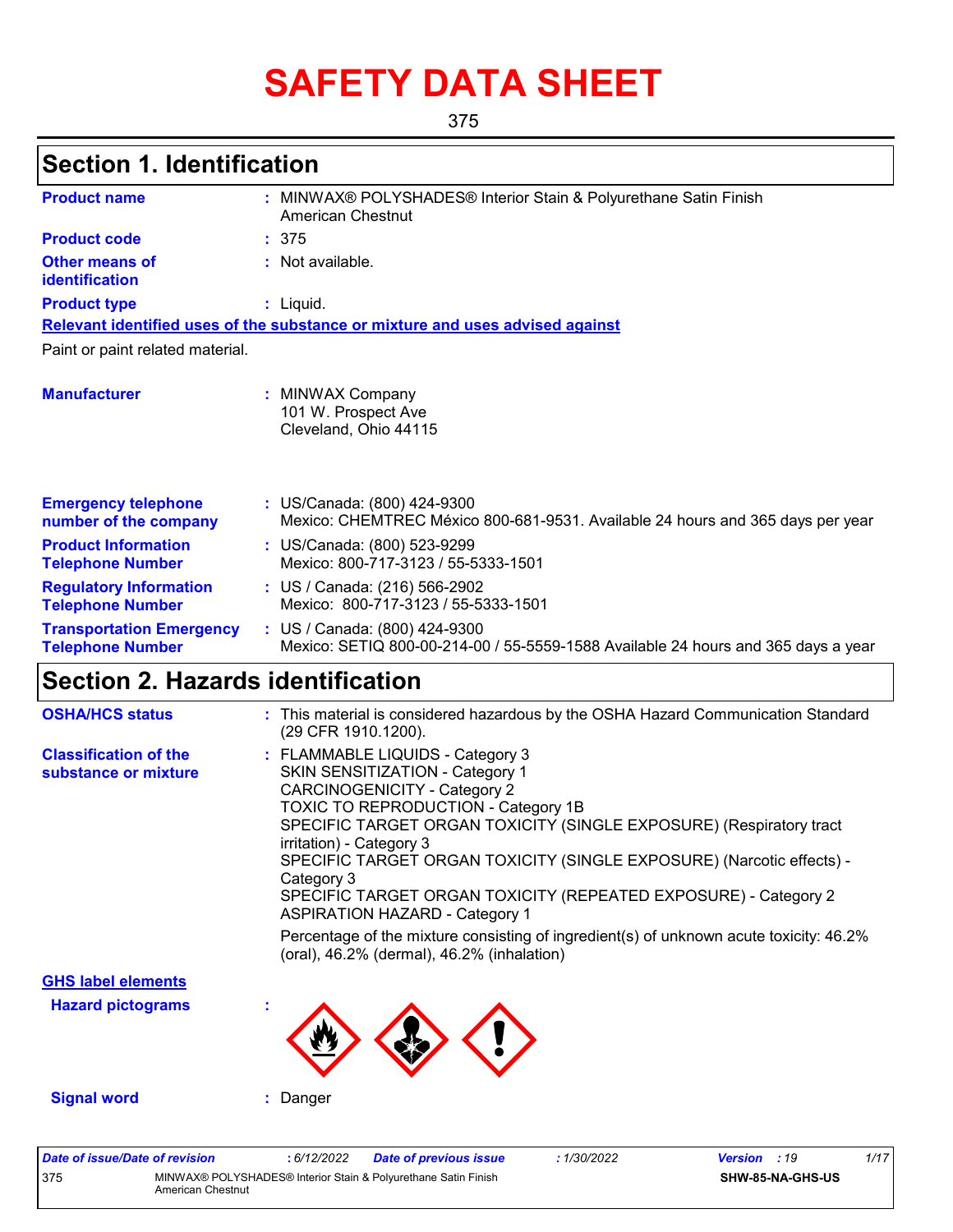## **Section 2. Hazards identification**

| <b>Hazard statements</b>                   | : Flammable liquid and vapor.<br>May be fatal if swallowed and enters airways.<br>May cause an allergic skin reaction.<br>May cause respiratory irritation.<br>May cause drowsiness or dizziness.<br>Suspected of causing cancer.<br>May damage fertility or the unborn child.<br>May cause damage to organs through prolonged or repeated exposure.                                                                                                                                                                                                                                         |
|--------------------------------------------|----------------------------------------------------------------------------------------------------------------------------------------------------------------------------------------------------------------------------------------------------------------------------------------------------------------------------------------------------------------------------------------------------------------------------------------------------------------------------------------------------------------------------------------------------------------------------------------------|
| <b>Precautionary statements</b>            |                                                                                                                                                                                                                                                                                                                                                                                                                                                                                                                                                                                              |
| <b>General</b>                             | : Read label before use. Keep out of reach of children. If medical advice is needed,<br>have product container or label at hand.                                                                                                                                                                                                                                                                                                                                                                                                                                                             |
| <b>Prevention</b>                          | : Obtain special instructions before use. Do not handle until all safety precautions have<br>been read and understood. Wear protective gloves, protective clothing and eye or face<br>protection. Keep away from heat, hot surfaces, sparks, open flames and other ignition<br>sources. No smoking. Use explosion-proof electrical, ventilating or lighting equipment.<br>Use non-sparking tools. Take action to prevent static discharges. Use only outdoors or<br>in a well-ventilated area. Do not breathe vapor. Contaminated work clothing must not<br>be allowed out of the workplace. |
| <b>Response</b>                            | : IF exposed or concerned: Get medical advice or attention. IF INHALED: Remove<br>person to fresh air and keep comfortable for breathing. Call a POISON CENTER or<br>doctor if you feel unwell. IF SWALLOWED: Immediately call a POISON CENTER or<br>doctor. Do NOT induce vomiting. IF ON SKIN (or hair): Take off immediately all<br>contaminated clothing. Rinse skin with water. Wash contaminated clothing before<br>reuse. IF ON SKIN: Wash with plenty of water. If skin irritation or rash occurs: Get<br>medical advice or attention.                                               |
| <b>Storage</b>                             | : Store locked up. Store in a well-ventilated place. Keep container tightly closed. Keep<br>cool.                                                                                                                                                                                                                                                                                                                                                                                                                                                                                            |
| <b>Disposal</b>                            | : Dispose of contents and container in accordance with all local, regional, national and<br>international regulations.                                                                                                                                                                                                                                                                                                                                                                                                                                                                       |
| <b>Supplemental label</b><br>elements      | DELAYED EFFECTS FROM LONG TERM OVEREXPOSURE. Contains solvents which<br>can cause permanent brain and nervous system damage. Intentional misuse by<br>deliberately concentrating and inhaling the contents can be harmful or fatal. WARNING:<br>This product contains chemicals known to the State of California to cause cancer and<br>birth defects or other reproductive harm.                                                                                                                                                                                                            |
|                                            | Please refer to the SDS for additional information. Keep out of reach of children. Do not<br>transfer contents to other containers for storage.                                                                                                                                                                                                                                                                                                                                                                                                                                              |
| <b>Hazards not otherwise</b><br>classified | : DANGER: Rags, steel wool, other waste soaked with this product, and sanding residue<br>may spontaneously catch fire if improperly discarded. Immediately place rags, steel<br>wool, other waste soaked with this product, and sanding residue in a sealed, water-filled,<br>metal container. Dispose of in accordance with local fire regulations.                                                                                                                                                                                                                                         |
|                                            |                                                                                                                                                                                                                                                                                                                                                                                                                                                                                                                                                                                              |

## **Section 3. Composition/information on ingredients**

| Substance/mixture     | : Mixture        |
|-----------------------|------------------|
| <b>Other means of</b> | : Not available. |
| <b>identification</b> |                  |

**CAS number/other identifiers**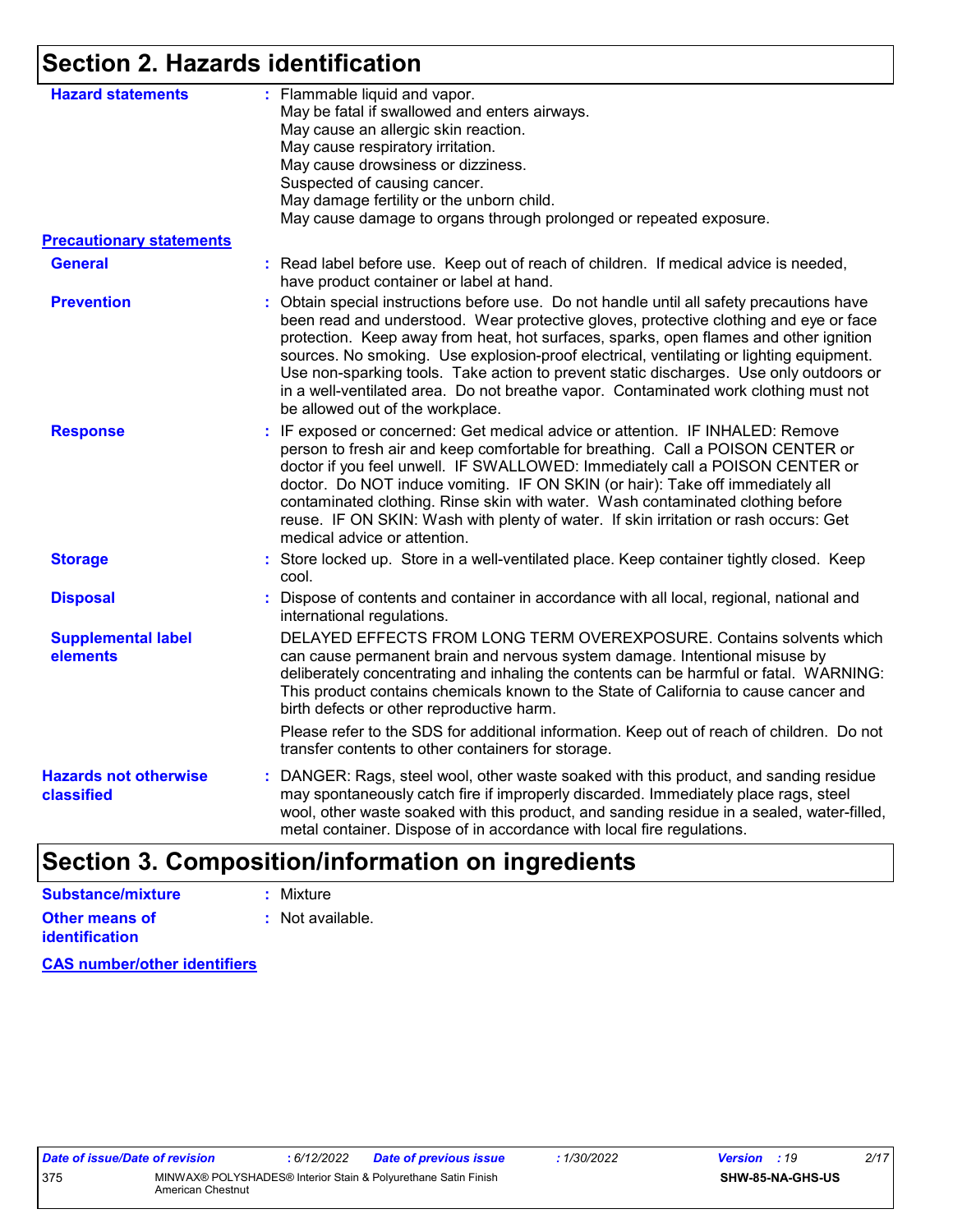### **Section 3. Composition/information on ingredients**

| <b>Ingredient name</b>             | % by weight | <b>CAS number</b> |
|------------------------------------|-------------|-------------------|
| Light Aliphatic Hydrocarbon        | 225 - ≤50   | 64742-47-8        |
| Light Aliphatic Hydrocarbon        | l≥10 - ≤25  | 64742-47-8        |
| Amorphous Precipitated Silica      | ≤5          | 112926-00-8       |
| Aliphatic Solvent                  | l≤5         | 64742-47-8        |
| Mineral Spirits (Odorless)         | ՝≤3         | 64742-47-8        |
| Cobalt 2-Ethylhexanoate            | ∣<1         | 136-52-7          |
| <b>Light Aromatic Hydrocarbons</b> | l≤0.3       | 64742-95-6        |
| Naphthenic Acid                    | l≤0.3       | 1338-24-5         |
| l Stoddard Solvent                 | l≤0.3       | 8052-41-3         |
| trimethylbenzene                   | l≤0.3       | 25551-13-7        |
| Methyl Ethyl Ketoxime              | l≤0.3       | 96-29-7           |

Any concentration shown as a range is to protect confidentiality or is due to batch variation.

**There are no additional ingredients present which, within the current knowledge of the supplier and in the concentrations applicable, are classified and hence require reporting in this section.**

**Occupational exposure limits, if available, are listed in Section 8.**

### **Section 4. First aid measures**

|                     | <b>Description of necessary first aid measures</b>                                                                                                                                                                                                                                                                                                                                                                                                                                                                                                                                                                                                                                                                                                      |  |  |  |  |
|---------------------|---------------------------------------------------------------------------------------------------------------------------------------------------------------------------------------------------------------------------------------------------------------------------------------------------------------------------------------------------------------------------------------------------------------------------------------------------------------------------------------------------------------------------------------------------------------------------------------------------------------------------------------------------------------------------------------------------------------------------------------------------------|--|--|--|--|
| <b>Eye contact</b>  | : Immediately flush eyes with plenty of water, occasionally lifting the upper and lower<br>eyelids. Check for and remove any contact lenses. Continue to rinse for at least 10<br>minutes. Get medical attention.                                                                                                                                                                                                                                                                                                                                                                                                                                                                                                                                       |  |  |  |  |
| <b>Inhalation</b>   | : Remove victim to fresh air and keep at rest in a position comfortable for breathing. If it<br>is suspected that fumes are still present, the rescuer should wear an appropriate mask<br>or self-contained breathing apparatus. If not breathing, if breathing is irregular or if<br>respiratory arrest occurs, provide artificial respiration or oxygen by trained personnel. It<br>may be dangerous to the person providing aid to give mouth-to-mouth resuscitation.<br>Get medical attention. If necessary, call a poison center or physician. If unconscious,<br>place in recovery position and get medical attention immediately. Maintain an open<br>airway. Loosen tight clothing such as a collar, tie, belt or waistband.                    |  |  |  |  |
| <b>Skin contact</b> | : Wash with plenty of soap and water. Remove contaminated clothing and shoes. Wash<br>contaminated clothing thoroughly with water before removing it, or wear gloves.<br>Continue to rinse for at least 10 minutes. Get medical attention. In the event of any<br>complaints or symptoms, avoid further exposure. Wash clothing before reuse. Clean<br>shoes thoroughly before reuse.                                                                                                                                                                                                                                                                                                                                                                   |  |  |  |  |
| <b>Ingestion</b>    | : Get medical attention immediately. Call a poison center or physician. Wash out mouth<br>with water. Remove dentures if any. If material has been swallowed and the exposed<br>person is conscious, give small quantities of water to drink. Stop if the exposed person<br>feels sick as vomiting may be dangerous. Aspiration hazard if swallowed. Can enter<br>lungs and cause damage. Do not induce vomiting. If vomiting occurs, the head should<br>be kept low so that vomit does not enter the lungs. Never give anything by mouth to an<br>unconscious person. If unconscious, place in recovery position and get medical<br>attention immediately. Maintain an open airway. Loosen tight clothing such as a collar,<br>tie, belt or waistband. |  |  |  |  |

**Most important symptoms/effects, acute and delayed**

| <b>Potential acute health effects</b> |                                                                                                                              |
|---------------------------------------|------------------------------------------------------------------------------------------------------------------------------|
| Eye contact                           | : No known significant effects or critical hazards.                                                                          |
| <b>Inhalation</b>                     | : Can cause central nervous system (CNS) depression. May cause drowsiness or<br>dizziness. May cause respiratory irritation. |
| <b>Skin contact</b>                   | : May cause an allergic skin reaction.                                                                                       |

| Date of issue/Date of revision |                                                                                     | : 6/12/2022 | <b>Date of previous issue</b> | : 1/30/2022 | <b>Version</b> : 19 |                         | 3/17 |
|--------------------------------|-------------------------------------------------------------------------------------|-------------|-------------------------------|-------------|---------------------|-------------------------|------|
| 375                            | MINWAX® POLYSHADES® Interior Stain & Polyurethane Satin Finish<br>American Chestnut |             |                               |             |                     | <b>SHW-85-NA-GHS-US</b> |      |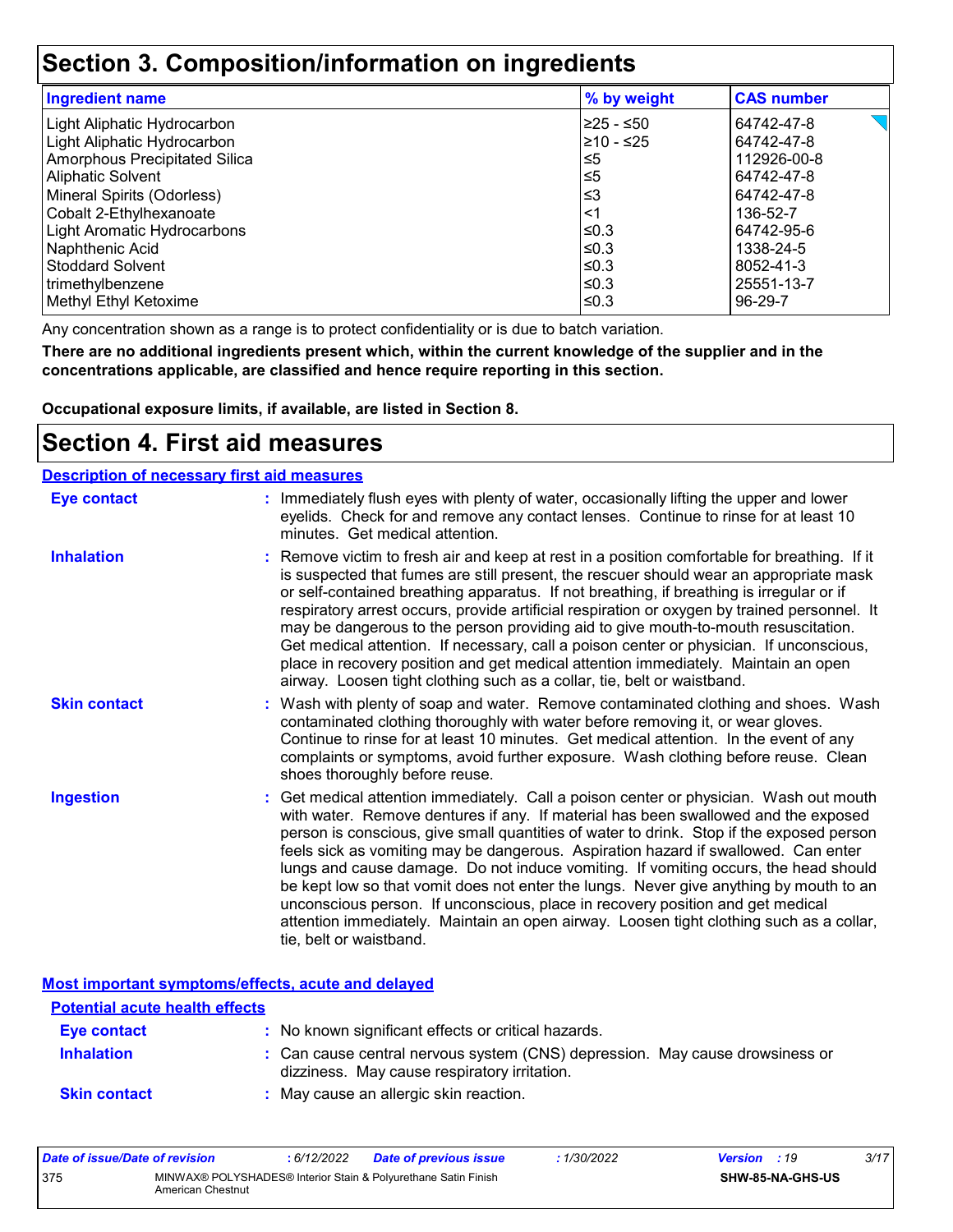## **Section 4. First aid measures**

| <b>Ingestion</b>             | : Can cause central nervous system (CNS) depression. May be fatal if swallowed and<br>enters airways.                                                                                                                                                                   |
|------------------------------|-------------------------------------------------------------------------------------------------------------------------------------------------------------------------------------------------------------------------------------------------------------------------|
| Over-exposure signs/symptoms |                                                                                                                                                                                                                                                                         |
| <b>Eye contact</b>           | : No specific data.                                                                                                                                                                                                                                                     |
| <b>Inhalation</b>            | : Adverse symptoms may include the following:<br>respiratory tract irritation<br>coughing<br>nausea or vomiting<br>headache<br>drowsiness/fatigue<br>dizziness/vertigo<br>unconsciousness<br>reduced fetal weight<br>increase in fetal deaths<br>skeletal malformations |
| <b>Skin contact</b>          | : Adverse symptoms may include the following:<br>irritation<br>redness<br>reduced fetal weight<br>increase in fetal deaths<br>skeletal malformations                                                                                                                    |
| <b>Ingestion</b>             | : Adverse symptoms may include the following:<br>nausea or vomiting<br>reduced fetal weight<br>increase in fetal deaths<br>skeletal malformations                                                                                                                       |

#### **Indication of immediate medical attention and special treatment needed, if necessary**

| <b>Notes to physician</b>         | : Treat symptomatically. Contact poison treatment specialist immediately if large<br>quantities have been ingested or inhaled.                                                                                                                                                                                                                                                                                  |
|-----------------------------------|-----------------------------------------------------------------------------------------------------------------------------------------------------------------------------------------------------------------------------------------------------------------------------------------------------------------------------------------------------------------------------------------------------------------|
| <b>Specific treatments</b>        | : No specific treatment.                                                                                                                                                                                                                                                                                                                                                                                        |
| <b>Protection of first-aiders</b> | : No action shall be taken involving any personal risk or without suitable training. If it is<br>suspected that fumes are still present, the rescuer should wear an appropriate mask or<br>self-contained breathing apparatus. It may be dangerous to the person providing aid to<br>give mouth-to-mouth resuscitation. Wash contaminated clothing thoroughly with water<br>before removing it, or wear gloves. |

**See toxicological information (Section 11)**

## **Section 5. Fire-fighting measures**

| <b>Extinguishing media</b>                           |                                                                                                                                                                                                                                                                                                                                                                                                                          |
|------------------------------------------------------|--------------------------------------------------------------------------------------------------------------------------------------------------------------------------------------------------------------------------------------------------------------------------------------------------------------------------------------------------------------------------------------------------------------------------|
| <b>Suitable extinguishing</b><br>media               | : Use dry chemical, $CO2$ , water spray (fog) or foam.                                                                                                                                                                                                                                                                                                                                                                   |
| Unsuitable extinguishing<br>media                    | : Do not use water jet.                                                                                                                                                                                                                                                                                                                                                                                                  |
| <b>Specific hazards arising</b><br>from the chemical | : Flammable liquid and vapor. Runoff to sewer may create fire or explosion hazard. In a<br>fire or if heated, a pressure increase will occur and the container may burst, with the risk<br>of a subsequent explosion. The vapor/gas is heavier than air and will spread along the<br>ground. Vapors may accumulate in low or confined areas or travel a considerable<br>distance to a source of ignition and flash back. |

| Date of issue/Date of revision |                                                                                     | : 6/12/2022 | <b>Date of previous issue</b> | 1/30/2022 | <b>Version</b> : 19 |  | 4/17 |
|--------------------------------|-------------------------------------------------------------------------------------|-------------|-------------------------------|-----------|---------------------|--|------|
| 375                            | MINWAX® POLYSHADES® Interior Stain & Polyurethane Satin Finish<br>American Chestnut |             |                               |           | SHW-85-NA-GHS-US    |  |      |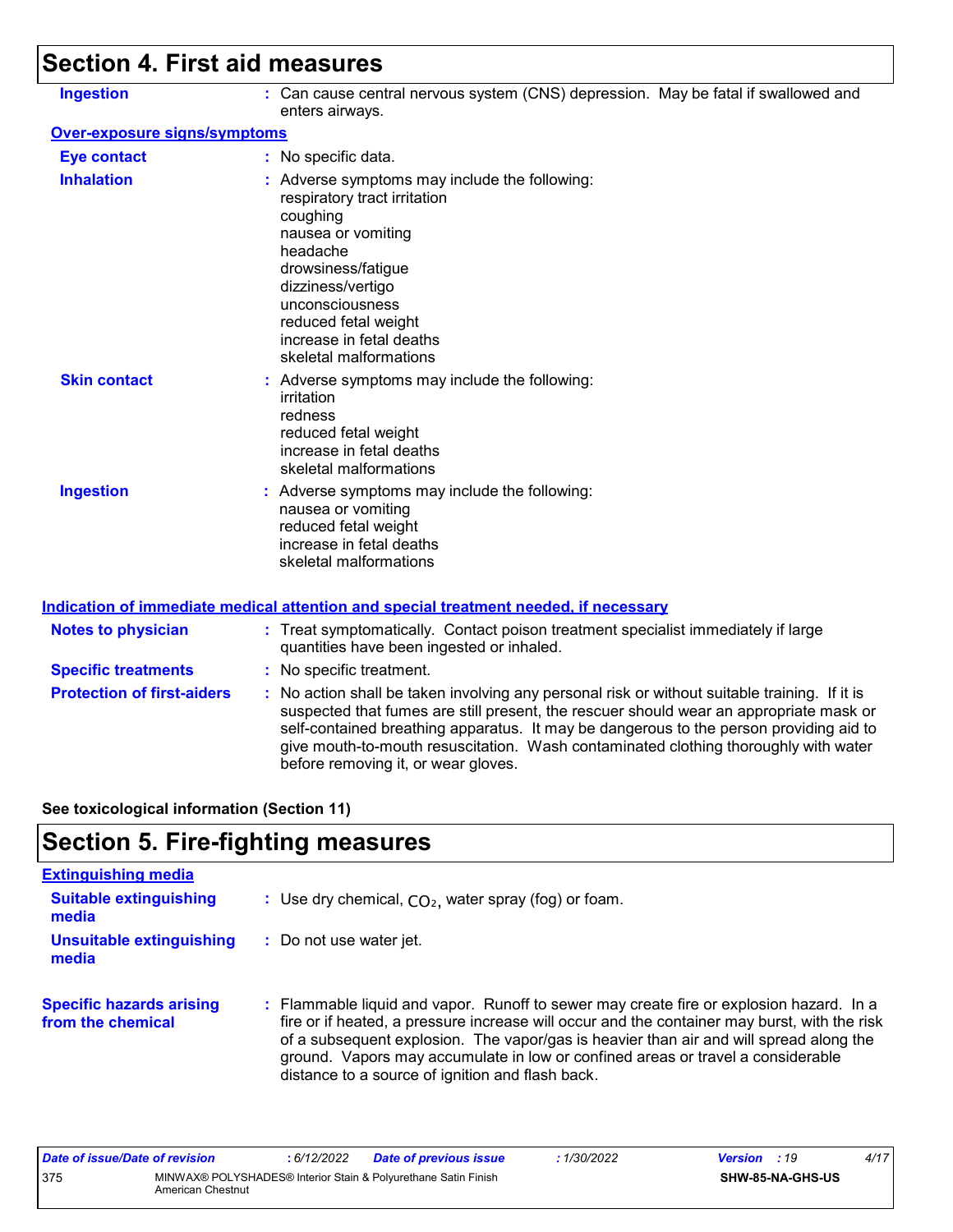### **Section 5. Fire-fighting measures**

| <b>Hazardous thermal</b><br>decomposition products       | Decomposition products may include the following materials:<br>carbon dioxide<br>carbon monoxide<br>metal oxide/oxides                                                                                                                                                                                                        |
|----------------------------------------------------------|-------------------------------------------------------------------------------------------------------------------------------------------------------------------------------------------------------------------------------------------------------------------------------------------------------------------------------|
| <b>Special protective actions</b><br>for fire-fighters   | : Promptly isolate the scene by removing all persons from the vicinity of the incident if<br>there is a fire. No action shall be taken involving any personal risk or without suitable<br>training. Move containers from fire area if this can be done without risk. Use water<br>spray to keep fire-exposed containers cool. |
| <b>Special protective</b><br>equipment for fire-fighters | Fire-fighters should wear appropriate protective equipment and self-contained breathing<br>apparatus (SCBA) with a full face-piece operated in positive pressure mode.                                                                                                                                                        |

### **Section 6. Accidental release measures**

#### **Personal precautions, protective equipment and emergency procedures**

| For non-emergency<br>personnel   | : No action shall be taken involving any personal risk or without suitable training.<br>Evacuate surrounding areas. Keep unnecessary and unprotected personnel from<br>entering. Do not touch or walk through spilled material. Shut off all ignition sources.<br>No flares, smoking or flames in hazard area. Avoid breathing vapor or mist. Provide<br>adequate ventilation. Wear appropriate respirator when ventilation is inadequate. Put<br>on appropriate personal protective equipment. |
|----------------------------------|-------------------------------------------------------------------------------------------------------------------------------------------------------------------------------------------------------------------------------------------------------------------------------------------------------------------------------------------------------------------------------------------------------------------------------------------------------------------------------------------------|
| For emergency responders         | : If specialized clothing is required to deal with the spillage, take note of any information in<br>Section 8 on suitable and unsuitable materials. See also the information in "For non-<br>emergency personnel".                                                                                                                                                                                                                                                                              |
| <b>Environmental precautions</b> | Avoid dispersal of spilled material and rupoff and contact with soil waterways, drains                                                                                                                                                                                                                                                                                                                                                                                                          |

#### **Environmental precautions : Avo :** illed material and runoff and contact with soil, waterways, drains and sewers. Inform the relevant authorities if the product has caused environmental pollution (sewers, waterways, soil or air).

#### **Methods and materials for containment and cleaning up**

| <b>Small spill</b> | : Stop leak if without risk. Move containers from spill area. Use spark-proof tools and<br>explosion-proof equipment. Dilute with water and mop up if water-soluble. Alternatively,<br>or if water-insoluble, absorb with an inert dry material and place in an appropriate waste<br>disposal container. Dispose of via a licensed waste disposal contractor.                                                                                                                                                                                                                                                                                                                                                                                                        |
|--------------------|----------------------------------------------------------------------------------------------------------------------------------------------------------------------------------------------------------------------------------------------------------------------------------------------------------------------------------------------------------------------------------------------------------------------------------------------------------------------------------------------------------------------------------------------------------------------------------------------------------------------------------------------------------------------------------------------------------------------------------------------------------------------|
| <b>Large spill</b> | : Stop leak if without risk. Move containers from spill area. Use spark-proof tools and<br>explosion-proof equipment. Approach release from upwind. Prevent entry into sewers,<br>water courses, basements or confined areas. Wash spillages into an effluent treatment<br>plant or proceed as follows. Contain and collect spillage with non-combustible,<br>absorbent material e.g. sand, earth, vermiculite or diatomaceous earth and place in<br>container for disposal according to local regulations (see Section 13). Dispose of via a<br>licensed waste disposal contractor. Contaminated absorbent material may pose the<br>same hazard as the spilled product. Note: see Section 1 for emergency contact<br>information and Section 13 for waste disposal. |

### **Section 7. Handling and storage**

#### **Precautions for safe handling**

**Protective measures :** Put on appropriate personal protective equipment (see Section 8). Persons with a history of skin sensitization problems should not be employed in any process in which this product is used. Avoid exposure - obtain special instructions before use. Avoid exposure during pregnancy. Do not handle until all safety precautions have been read and understood. Do not get in eyes or on skin or clothing. Do not breathe vapor or mist. Do not swallow. Use only with adequate ventilation. Wear appropriate respirator when ventilation is inadequate. Do not enter storage areas and confined spaces unless adequately ventilated. Keep in the original container or an approved alternative made from a compatible material, kept tightly closed when not in use. Store and use away

| Date of issue/Date of revision |                                                                                     | : 6/12/2022 | <b>Date of previous issue</b> | : 1/30/2022 | <b>Version</b> : 19 |                         | 5/17 |
|--------------------------------|-------------------------------------------------------------------------------------|-------------|-------------------------------|-------------|---------------------|-------------------------|------|
| 375                            | MINWAX® POLYSHADES® Interior Stain & Polvurethane Satin Finish<br>American Chestnut |             |                               |             |                     | <b>SHW-85-NA-GHS-US</b> |      |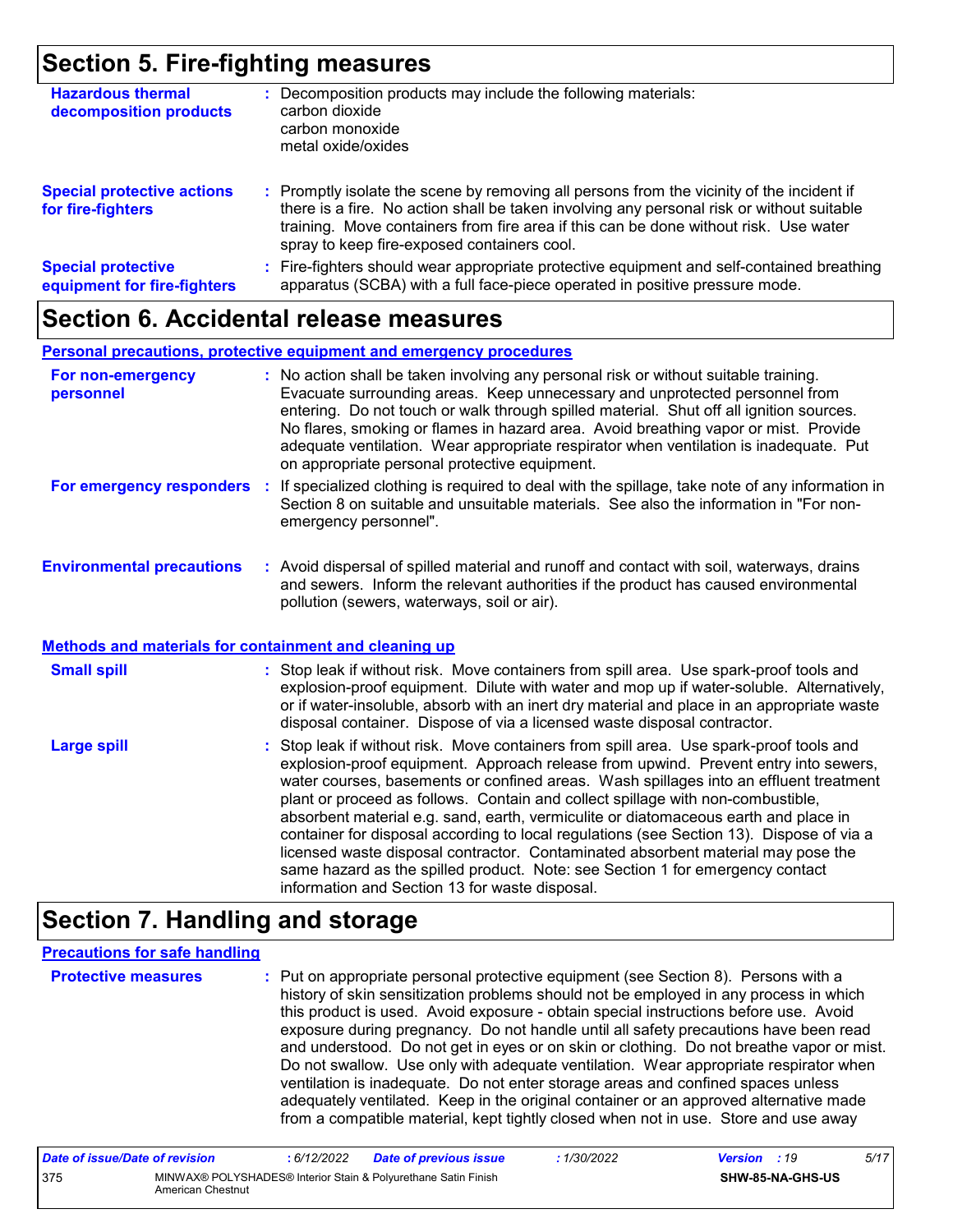## **Section 7. Handling and storage**

|                                                                                  | from heat, sparks, open flame or any other ignition source. Use explosion-proof<br>electrical (ventilating, lighting and material handling) equipment. Use only non-sparking<br>tools. Take precautionary measures against electrostatic discharges. Empty containers<br>retain product residue and can be hazardous. Do not reuse container.                                                                                                                                                                                                                                                                                                                                                                      |
|----------------------------------------------------------------------------------|--------------------------------------------------------------------------------------------------------------------------------------------------------------------------------------------------------------------------------------------------------------------------------------------------------------------------------------------------------------------------------------------------------------------------------------------------------------------------------------------------------------------------------------------------------------------------------------------------------------------------------------------------------------------------------------------------------------------|
| <b>Advice on general</b><br>occupational hygiene                                 | : Eating, drinking and smoking should be prohibited in areas where this material is<br>handled, stored and processed. Workers should wash hands and face before eating,<br>drinking and smoking. Remove contaminated clothing and protective equipment before<br>entering eating areas. See also Section 8 for additional information on hygiene<br>measures.                                                                                                                                                                                                                                                                                                                                                      |
| <b>Conditions for safe storage,</b><br>including any<br><b>incompatibilities</b> | : Store in accordance with local regulations. Store in a segregated and approved area.<br>Store in original container protected from direct sunlight in a dry, cool and well-ventilated<br>area, away from incompatible materials (see Section 10) and food and drink. Store<br>locked up. Eliminate all ignition sources. Separate from oxidizing materials. Keep<br>container tightly closed and sealed until ready for use. Containers that have been<br>opened must be carefully resealed and kept upright to prevent leakage. Do not store in<br>unlabeled containers. Use appropriate containment to avoid environmental<br>contamination. See Section 10 for incompatible materials before handling or use. |

## **Section 8. Exposure controls/personal protection**

#### **Control parameters**

**Occupational exposure limits (OSHA United States)**

| <b>Ingredient name</b>                                                | CAS#                          | <b>Exposure limits</b>                             |
|-----------------------------------------------------------------------|-------------------------------|----------------------------------------------------|
| Light Aliphatic Hydrocarbon                                           | 64742-47-8                    | ACGIH TLV (United States, 1/2021).                 |
|                                                                       |                               | Absorbed through skin.                             |
|                                                                       |                               | TWA: 200 mg/m <sup>3</sup> , (as total hydrocarbon |
|                                                                       |                               | vapor) 8 hours.                                    |
| Light Aliphatic Hydrocarbon                                           | 64742-47-8                    | ACGIH TLV (United States, 1/2021).                 |
|                                                                       |                               | Absorbed through skin.                             |
|                                                                       |                               | TWA: 200 mg/m <sup>3</sup> , (as total hydrocarbon |
|                                                                       |                               | vapor) 8 hours.                                    |
| Amorphous Precipitated Silica                                         | 112926-00-8                   | NIOSH REL (United States, 10/2020).                |
|                                                                       |                               | TWA: 6 mg/m <sup>3</sup> 10 hours.                 |
| <b>Aliphatic Solvent</b>                                              | 64742-47-8                    | ACGIH TLV (United States, 1/2021).                 |
|                                                                       |                               | Absorbed through skin.                             |
|                                                                       |                               | TWA: 200 mg/m <sup>3</sup> , (as total hydrocarbon |
|                                                                       |                               | vapor) 8 hours.                                    |
| Mineral Spirits (Odorless)                                            | 64742-47-8                    | ACGIH TLV (United States, 1/2021).                 |
|                                                                       |                               | Absorbed through skin.                             |
|                                                                       |                               | TWA: 200 mg/m <sup>3</sup> , (as total hydrocarbon |
|                                                                       |                               | vapor) 8 hours.                                    |
| Cobalt 2-Ethylhexanoate                                               | 136-52-7                      | ACGIH TLV (United States, 1/2021). Skin            |
|                                                                       |                               | sensitizer. Inhalation sensitizer.                 |
|                                                                       |                               | TWA: $0.02$ mg/m <sup>3</sup> , (as Co) 8 hours.   |
| <b>Light Aromatic Hydrocarbons</b>                                    | 64742-95-6                    | None.                                              |
| Naphthenic Acid                                                       | 1338-24-5                     | None.                                              |
| <b>Stoddard Solvent</b>                                               | 8052-41-3                     | ACGIH TLV (United States, 1/2021).                 |
|                                                                       |                               | TWA: 100 ppm 8 hours.                              |
|                                                                       |                               | TWA: 525 mg/m <sup>3</sup> 8 hours.                |
|                                                                       |                               | NIOSH REL (United States, 10/2020).                |
|                                                                       |                               | TWA: 350 mg/m <sup>3</sup> 10 hours.               |
|                                                                       |                               | CEIL: 1800 mg/m <sup>3</sup> 15 minutes.           |
|                                                                       |                               | OSHA PEL (United States, 5/2018).                  |
|                                                                       |                               | TWA: 500 ppm 8 hours.                              |
|                                                                       |                               | TWA: 2900 mg/m <sup>3</sup> 8 hours.               |
|                                                                       |                               |                                                    |
| Date of issue/Date of revision<br>: 6/12/2022                         | <b>Date of previous issue</b> | 6/17<br>: 1/30/2022<br>Version : 19                |
| MINWAX® POLYSHADES® Interior Stain & Polyurethane Satin Finish<br>375 |                               | SHW-85-NA-GHS-US                                   |
| American Chestnut                                                     |                               |                                                    |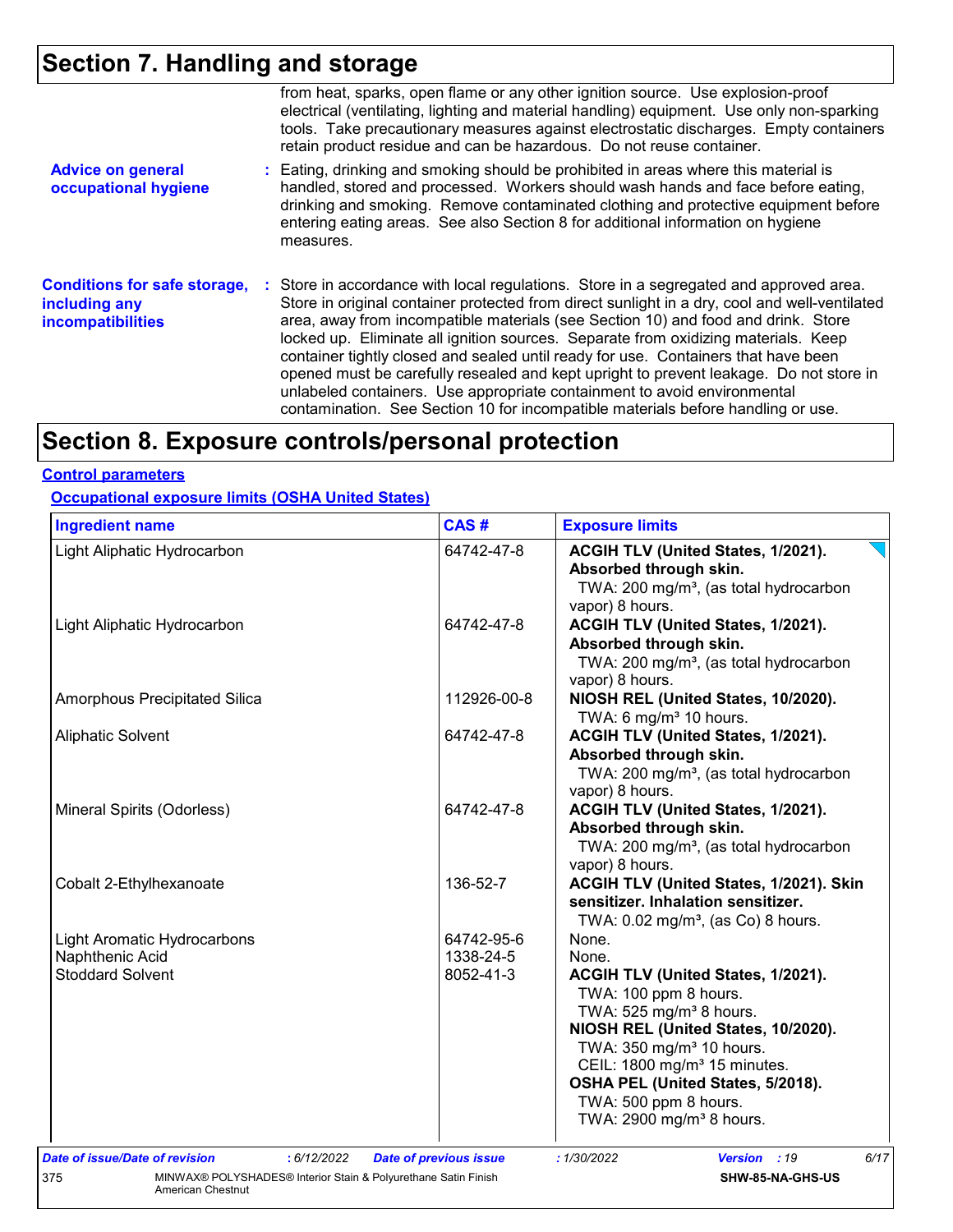| Section 8. Exposure controls/personal protection |            |                                                                                                     |  |
|--------------------------------------------------|------------|-----------------------------------------------------------------------------------------------------|--|
| trimethylbenzene                                 | 25551-13-7 | ACGIH TLV (United States, 1/2021).<br>TWA: 25 ppm 8 hours.<br>TWA: $123$ mg/m <sup>3</sup> 8 hours. |  |
| Methyl Ethyl Ketoxime                            | 96-29-7    | OARS WEEL (United States, 1/2021). Skin<br>sensitizer.<br>TWA: 10 ppm 8 hours.                      |  |

#### **Occupational exposure limits (Canada)**

| <b>Ingredient name</b>                            | CAS#       | <b>Exposure limits</b>                                                                                                                                                                                                                                                                                                                                                                                                                                          |
|---------------------------------------------------|------------|-----------------------------------------------------------------------------------------------------------------------------------------------------------------------------------------------------------------------------------------------------------------------------------------------------------------------------------------------------------------------------------------------------------------------------------------------------------------|
| Petroleum refining, hydrotreated light distillate | 64742-47-8 | <b>CA British Columbia Provincial (Canada,</b><br>6/2021). Absorbed through skin.<br>TWA: 200 mg/m <sup>3</sup> , (as total hydrocarbon<br>vapour) 8 hours.<br>CA Alberta Provincial (Canada, 6/2018).<br>Absorbed through skin.<br>8 hrs OEL: 200 mg/m <sup>3</sup> , (as total hydrocarbon<br>vapour) 8 hours.<br>CA Ontario Provincial (Canada, 6/2019).<br>Absorbed through skin.<br>TWA: 200 mg/m <sup>3</sup> , (as total hydrocarbon<br>vapour) 8 hours. |
| Petroleum refining, hydrotreated light distillate | 64742-47-8 | <b>CA British Columbia Provincial (Canada,</b><br>6/2021). Absorbed through skin.<br>TWA: 200 mg/m <sup>3</sup> , (as total hydrocarbon<br>vapour) 8 hours.<br>CA Alberta Provincial (Canada, 6/2018).<br>Absorbed through skin.<br>8 hrs OEL: 200 mg/m <sup>3</sup> , (as total hydrocarbon<br>vapour) 8 hours.<br>CA Ontario Provincial (Canada, 6/2019).<br>Absorbed through skin.<br>TWA: 200 mg/m <sup>3</sup> , (as total hydrocarbon<br>vapour) 8 hours. |
| Petroleum refining, hydrotreated light distillate | 64742-47-8 | <b>CA British Columbia Provincial (Canada,</b><br>6/2021). Absorbed through skin.<br>TWA: 200 mg/m <sup>3</sup> , (as total hydrocarbon<br>vapour) 8 hours.<br>CA Alberta Provincial (Canada, 6/2018).<br>Absorbed through skin.<br>8 hrs OEL: 200 mg/m <sup>3</sup> , (as total hydrocarbon<br>vapour) 8 hours.<br>CA Ontario Provincial (Canada, 6/2019).<br>Absorbed through skin.<br>TWA: 200 mg/m <sup>3</sup> , (as total hydrocarbon<br>vapour) 8 hours. |
| Petroleum refining, hydrotreated light distillate | 64742-47-8 | <b>CA British Columbia Provincial (Canada,</b><br>6/2021). Absorbed through skin.<br>TWA: 200 mg/m <sup>3</sup> , (as total hydrocarbon<br>vapour) 8 hours.<br>CA Alberta Provincial (Canada, 6/2018).<br>Absorbed through skin.<br>8 hrs OEL: 200 mg/m <sup>3</sup> , (as total hydrocarbon<br>vapour) 8 hours.<br>CA Ontario Provincial (Canada, 6/2019).<br>Absorbed through skin.<br>TWA: 200 mg/m <sup>3</sup> , (as total hydrocarbon                     |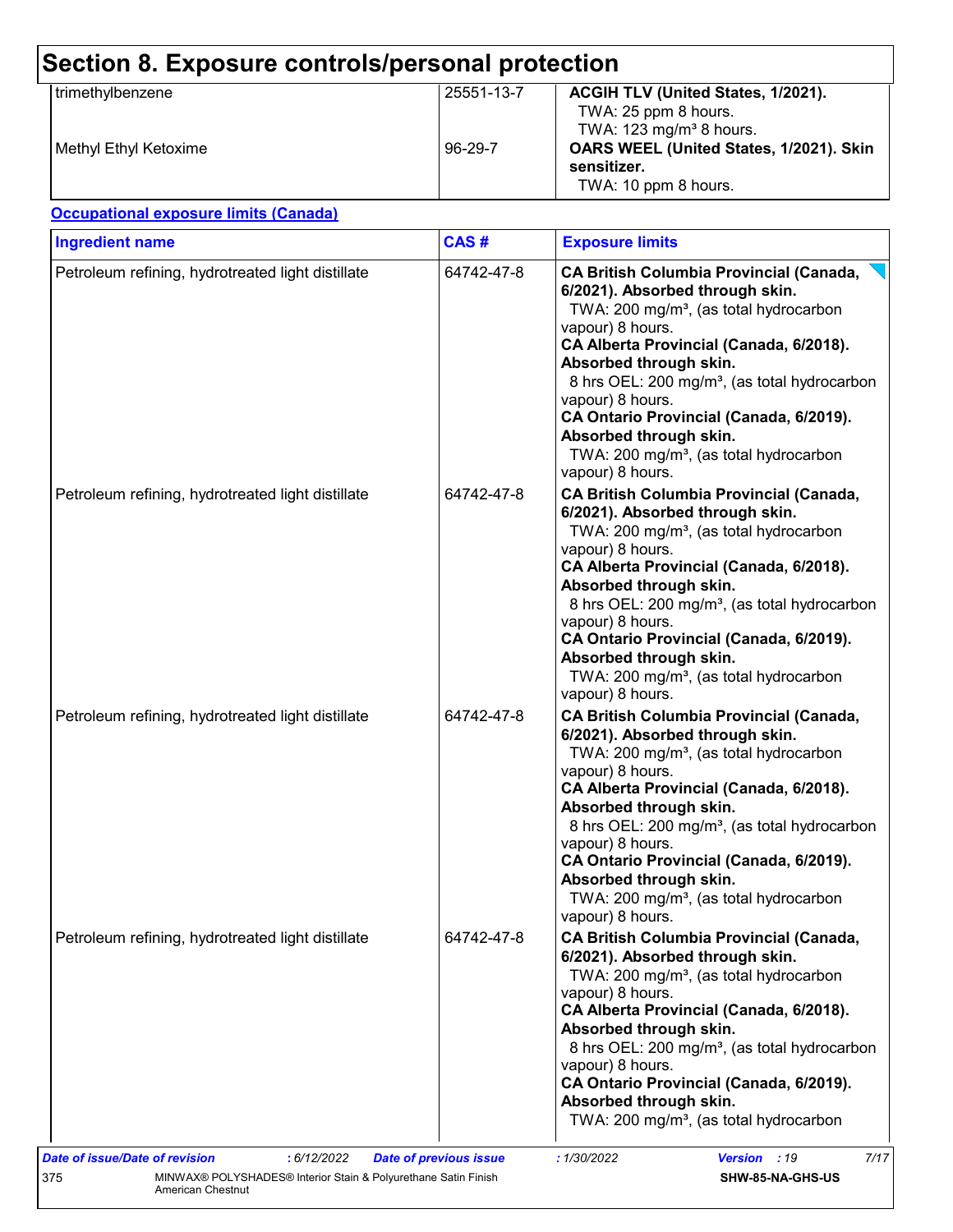### **Section 8. Exposure controls/personal protection**

| Cobalt 2-Ethylhexanoate | 136-52-7  | vapour) 8 hours.<br><b>CA British Columbia Provincial (Canada,</b><br>6/2021). Skin sensitizer. Inhalation                                     |
|-------------------------|-----------|------------------------------------------------------------------------------------------------------------------------------------------------|
|                         |           | sensitizer.<br>TWA: $0.02 \text{ mg/m}^3$ , (as Co, Total) 8 hours.<br>CA Quebec Provincial (Canada, 6/2021).<br>Skin sensitizer.              |
|                         |           | TWAEV: $0.02 \text{ mg/m}^3$ , (as Co) 8 hours.<br>CA Ontario Provincial (Canada, 6/2019).<br>TWA: $0.02$ mg/m <sup>3</sup> , (as Co) 8 hours. |
|                         |           | <b>CA Saskatchewan Provincial (Canada,</b><br>7/2013).                                                                                         |
|                         |           | STEL: $0.06 \text{ mg/m}^3$ , (measured as Co) 15<br>minutes.<br>TWA: $0.02$ mg/m <sup>3</sup> , (measured as Co) 8<br>hours.                  |
| Methyl Ethyl Ketoxime   | $96-29-7$ | OARS WEEL (United States, 1/2021). Skin<br>sensitizer.<br>TWA: 10 ppm 8 hours.                                                                 |

#### **Occupational exposure limits (Mexico)**

|                             | CAS#       | <b>Exposure limits</b>                                                                                                                |
|-----------------------------|------------|---------------------------------------------------------------------------------------------------------------------------------------|
| Light Aliphatic Hydrocarbon | 64742-47-8 | ACGIH TLV (United States, 1/2021).<br>Absorbed through skin.<br>TWA: 200 mg/m <sup>3</sup> , (as total hydrocarbon<br>vapor) 8 hours. |
| Light Aliphatic Hydrocarbon | 64742-47-8 | ACGIH TLV (United States, 1/2021).<br>Absorbed through skin.<br>TWA: 200 mg/m <sup>3</sup> , (as total hydrocarbon<br>vapor) 8 hours. |
| <b>Aliphatic Solvent</b>    | 64742-47-8 | ACGIH TLV (United States, 1/2021).<br>Absorbed through skin.<br>TWA: 200 mg/m <sup>3</sup> , (as total hydrocarbon<br>vapor) 8 hours. |
| Mineral Spirits (Odorless)  | 64742-47-8 | ACGIH TLV (United States, 1/2021).<br>Absorbed through skin.<br>TWA: 200 mg/m <sup>3</sup> , (as total hydrocarbon<br>vapor) 8 hours. |
| Cobalt 2-Ethylhexanoate     | 136-52-7   | NOM-010-STPS-2014 (Mexico, 4/2016).<br>TWA: $0.02$ mg/m <sup>3</sup> , (as Co) 8 hours.                                               |

#### Emissions from ventilation or work process equipment should be checked to ensure **:** they comply with the requirements of environmental protection legislation. In some cases, fume scrubbers, filters or engineering modifications to the process equipment will be necessary to reduce emissions to acceptable levels. **Appropriate engineering controls :** Use only with adequate ventilation. Use process enclosures, local exhaust ventilation or other engineering controls to keep worker exposure to airborne contaminants below any recommended or statutory limits. The engineering controls also need to keep gas, vapor or dust concentrations below any lower explosive limits. Use explosion-proof ventilation equipment. **Individual protection measures Environmental exposure controls**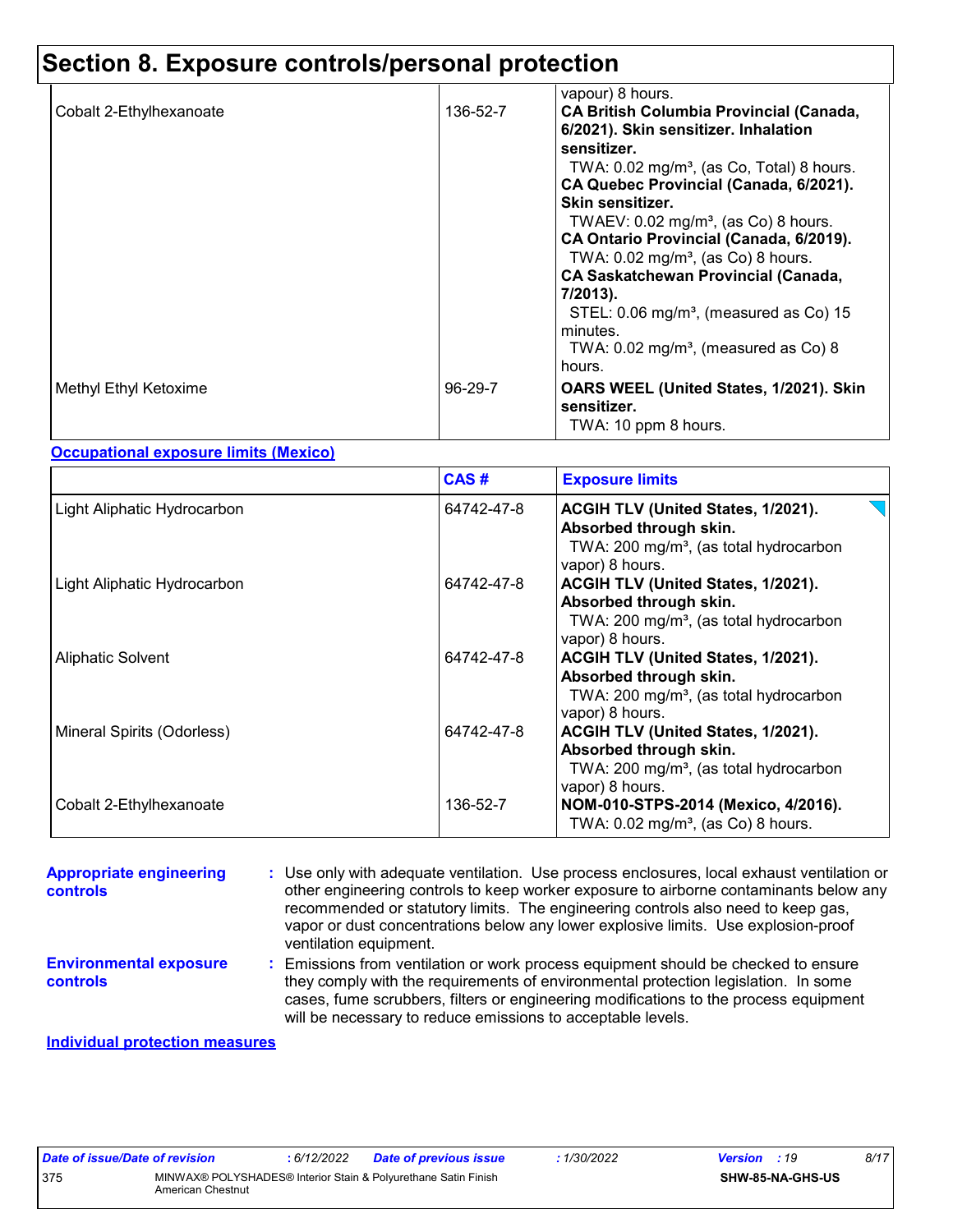## **Section 8. Exposure controls/personal protection**

| <b>Hygiene measures</b>       | : Wash hands, forearms and face thoroughly after handling chemical products, before<br>eating, smoking and using the lavatory and at the end of the working period.<br>Appropriate techniques should be used to remove potentially contaminated clothing.<br>Contaminated work clothing should not be allowed out of the workplace. Wash<br>contaminated clothing before reusing. Ensure that eyewash stations and safety<br>showers are close to the workstation location.                                                                                                                                            |
|-------------------------------|------------------------------------------------------------------------------------------------------------------------------------------------------------------------------------------------------------------------------------------------------------------------------------------------------------------------------------------------------------------------------------------------------------------------------------------------------------------------------------------------------------------------------------------------------------------------------------------------------------------------|
| <b>Eye/face protection</b>    | : Safety eyewear complying with an approved standard should be used when a risk<br>assessment indicates this is necessary to avoid exposure to liquid splashes, mists,<br>gases or dusts. If contact is possible, the following protection should be worn, unless<br>the assessment indicates a higher degree of protection: safety glasses with side-<br>shields.                                                                                                                                                                                                                                                     |
| <b>Skin protection</b>        |                                                                                                                                                                                                                                                                                                                                                                                                                                                                                                                                                                                                                        |
| <b>Hand protection</b>        | : Chemical-resistant, impervious gloves complying with an approved standard should be<br>worn at all times when handling chemical products if a risk assessment indicates this is<br>necessary. Considering the parameters specified by the glove manufacturer, check<br>during use that the gloves are still retaining their protective properties. It should be<br>noted that the time to breakthrough for any glove material may be different for different<br>glove manufacturers. In the case of mixtures, consisting of several substances, the<br>protection time of the gloves cannot be accurately estimated. |
| <b>Body protection</b>        | : Personal protective equipment for the body should be selected based on the task being<br>performed and the risks involved and should be approved by a specialist before<br>handling this product. When there is a risk of ignition from static electricity, wear anti-<br>static protective clothing. For the greatest protection from static discharges, clothing<br>should include anti-static overalls, boots and gloves.                                                                                                                                                                                         |
| <b>Other skin protection</b>  | : Appropriate footwear and any additional skin protection measures should be selected<br>based on the task being performed and the risks involved and should be approved by a<br>specialist before handling this product.                                                                                                                                                                                                                                                                                                                                                                                              |
| <b>Respiratory protection</b> | : Based on the hazard and potential for exposure, select a respirator that meets the<br>appropriate standard or certification. Respirators must be used according to a<br>respiratory protection program to ensure proper fitting, training, and other important<br>aspects of use.                                                                                                                                                                                                                                                                                                                                    |

## **Section 9. Physical and chemical properties**

The conditions of measurement of all properties are at standard temperature and pressure unless otherwise indicated.

| <b>Appearance</b>                                                 |                                                          |
|-------------------------------------------------------------------|----------------------------------------------------------|
| <b>Physical state</b>                                             | $:$ Liquid.                                              |
| <b>Color</b>                                                      | : Not available.                                         |
| <b>Odor</b>                                                       | : Not available.                                         |
| <b>Odor threshold</b>                                             | : Not available.                                         |
| pH                                                                | : Not applicable.                                        |
| <b>Melting point/freezing point</b>                               | : Not available.                                         |
| <b>Boiling point, initial boiling</b><br>point, and boiling range | : $148^{\circ}$ C (298.4 $^{\circ}$ F)                   |
| <b>Flash point</b>                                                | : Closed cup: 41°C (105.8°F) [Pensky-Martens Closed Cup] |
| <b>Evaporation rate</b>                                           | $\therefore$ 0.13 (butyl acetate = 1)                    |
| <b>Flammability</b>                                               | : Not available.                                         |
| Lower and upper explosion<br>limit/flammability limit             | $:$ Lower: $0.7\%$<br>Upper: 8.8%                        |
| <b>Vapor pressure</b>                                             | $: 0.25$ kPa (1.9 mm Hg)                                 |
| <b>Relative vapor density</b>                                     | : $5$ [Air = 1]                                          |
| <b>Relative density</b>                                           | : 0.92                                                   |
|                                                                   |                                                          |

| Date of issue/Date of revision |                   | : 6/12/2022 | <b>Date of previous issue</b>                                  | 1/30/2022 | <b>Version</b> : 19 |                         | 9/17 |  |
|--------------------------------|-------------------|-------------|----------------------------------------------------------------|-----------|---------------------|-------------------------|------|--|
| 375                            | American Chestnut |             | MINWAX® POLYSHADES® Interior Stain & Polyurethane Satin Finish |           |                     | <b>SHW-85-NA-GHS-US</b> |      |  |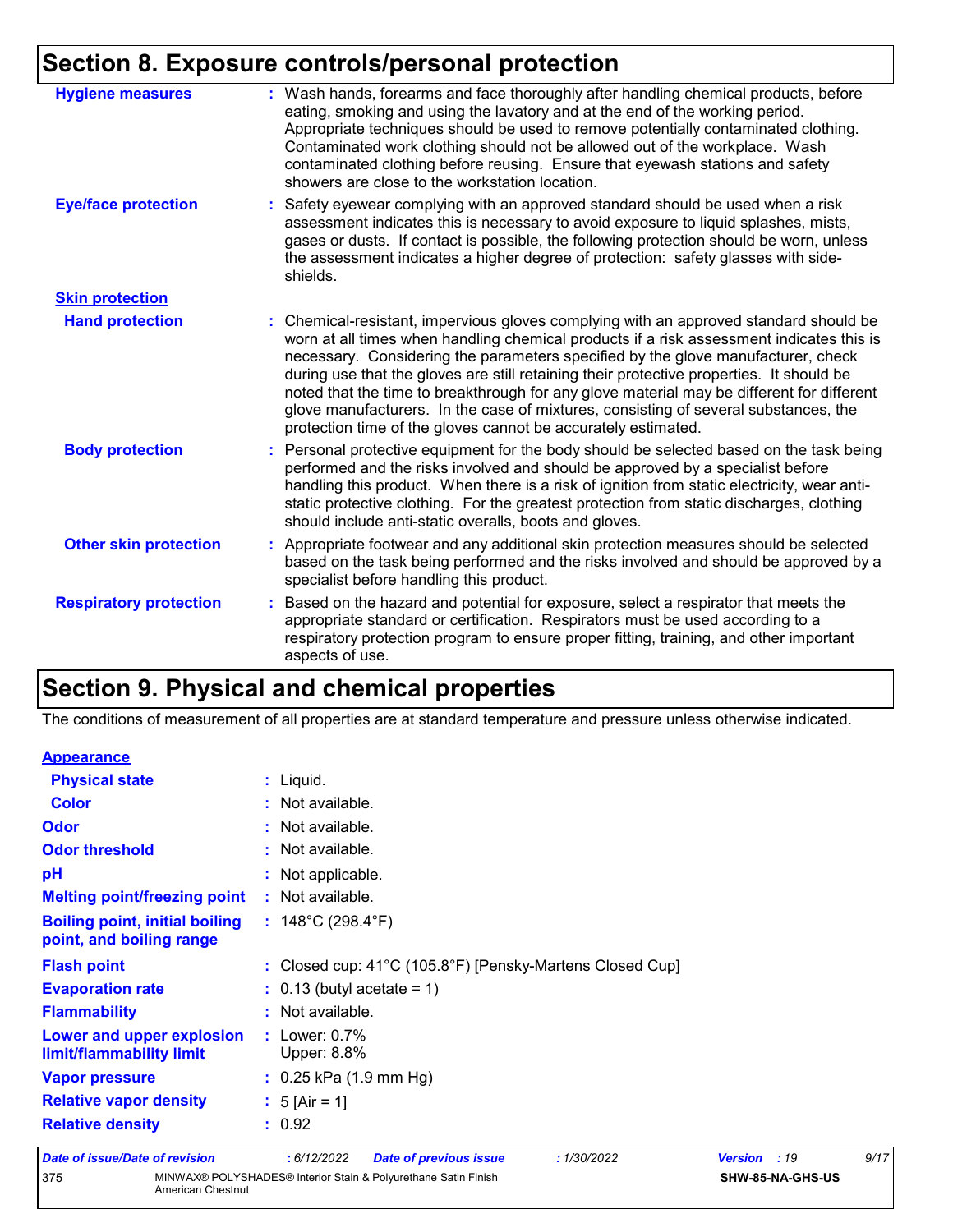## **Section 9. Physical and chemical properties**

| <b>Solubility</b>                                 | : Not available.                                                 |
|---------------------------------------------------|------------------------------------------------------------------|
| <b>Partition coefficient: n-</b><br>octanol/water | : Not applicable.                                                |
| <b>Auto-ignition temperature</b>                  | : Not available.                                                 |
| <b>Decomposition temperature</b>                  | : Not available.                                                 |
| <b>Viscosity</b>                                  | : Kinematic (40°C (104°F)): <20.5 mm <sup>2</sup> /s (<20.5 cSt) |
| <b>Molecular weight</b>                           | : Not applicable.                                                |
| <b>Aerosol product</b>                            |                                                                  |
| <b>Heat of combustion</b>                         | $: 20.21$ kJ/g                                                   |

## **Section 10. Stability and reactivity**

| <b>Reactivity</b>                                   | : No specific test data related to reactivity available for this product or its ingredients.                                                                                                                                               |
|-----------------------------------------------------|--------------------------------------------------------------------------------------------------------------------------------------------------------------------------------------------------------------------------------------------|
| <b>Chemical stability</b>                           | : The product is stable.                                                                                                                                                                                                                   |
| <b>Possibility of hazardous</b><br><b>reactions</b> | : Under normal conditions of storage and use, hazardous reactions will not occur.                                                                                                                                                          |
| <b>Conditions to avoid</b>                          | : Avoid all possible sources of ignition (spark or flame). Do not pressurize, cut, weld,<br>braze, solder, drill, grind or expose containers to heat or sources of ignition. Do not<br>allow vapor to accumulate in low or confined areas. |
| <b>Incompatible materials</b>                       | : Reactive or incompatible with the following materials:<br>oxidizing materials                                                                                                                                                            |
| <b>Hazardous decomposition</b><br>products          | : Under normal conditions of storage and use, hazardous decomposition products should<br>not be produced.                                                                                                                                  |

## **Section 11. Toxicological information**

#### **Information on toxicological effects**

**Acute toxicity**

| <b>Product/ingredient name</b> | <b>Result</b> | <b>Species</b> | <b>Dose</b> | <b>Exposure</b> |
|--------------------------------|---------------|----------------|-------------|-----------------|
| Cobalt 2-Ethylhexanoate        | LD50 Dermal   | Rabbit         | $>5$ g/kg   |                 |
|                                | LD50 Oral     | Rat            | 1.22 g/kg   |                 |
| Light Aromatic Hydrocarbons    | LD50 Oral     | Rat            | 8400 mg/kg  |                 |
| Naphthenic Acid                | LD50 Oral     | Rat            | $3$ g/kg    |                 |
| l trimethvlbenzene             | LD50 Oral     | Rat            | 8970 mg/kg  |                 |
| Methyl Ethyl Ketoxime          | LD50 Oral     | Rat            | 930 mg/kg   |                 |

**Irritation/Corrosion**

| <b>Result</b>            | <b>Species</b>       | <b>Score</b>                  | <b>Exposure</b>    | <b>Observation</b> |
|--------------------------|----------------------|-------------------------------|--------------------|--------------------|
| Eyes - Mild irritant     | Rabbit               |                               | 24 hours 100<br>uL |                    |
|                          | Human                |                               | $100$ ppm          |                    |
| Eyes - Moderate irritant | Rabbit               |                               | 24 hours 500       |                    |
|                          |                      |                               | mg                 |                    |
| Eyes - Mild irritant     | Rabbit               |                               | 24 hours 500       |                    |
|                          |                      |                               | mg                 |                    |
| Skin - Moderate irritant | Rabbit               |                               | 24 hours 500       |                    |
|                          |                      |                               | mg                 |                    |
| Eyes - Severe irritant   | Rabbit               |                               | 100 uL             |                    |
| :6/12/2022               |                      | :1/30/2022                    | Version : 19       | 10/17              |
|                          | Eyes - Mild irritant | <b>Date of previous issue</b> |                    |                    |

**SHW-85-NA-GHS-US**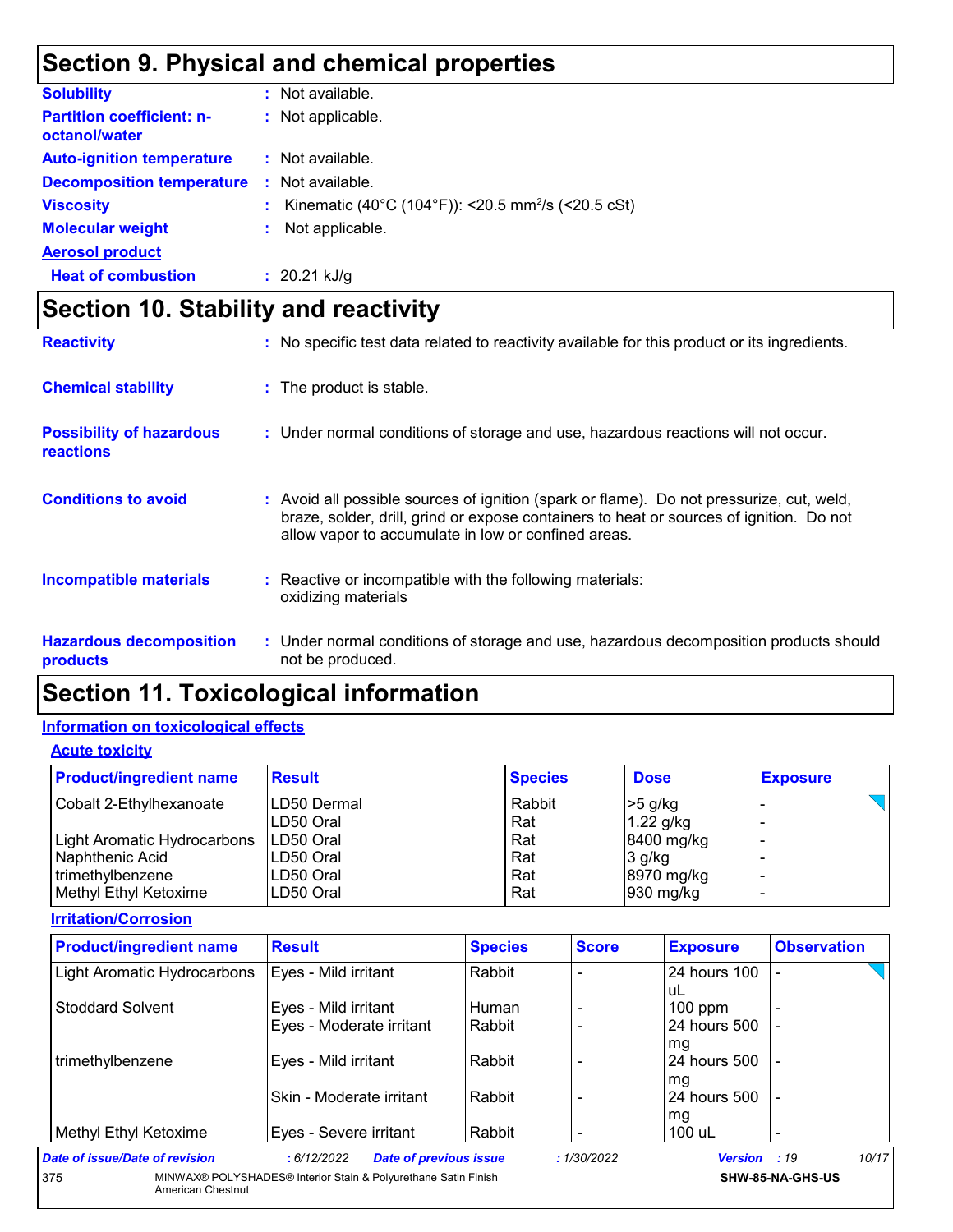### **Section 11. Toxicological information**

#### **Sensitization**

Not available.

#### **Mutagenicity**

Not available.

#### **Carcinogenicity**

Not available.

#### **Classification**

| <b>Product/ingredient name</b>   | <b>OSHA</b> | <b>IARC</b> | <b>NTP</b>                                       |  |
|----------------------------------|-------------|-------------|--------------------------------------------------|--|
| Amorphous Precipitated<br>Silica |             |             |                                                  |  |
| Cobalt 2-Ethylhexanoate          |             | 2B          | Reasonably anticipated to be a human carcinogen. |  |

#### **Reproductive toxicity**

Not available.

#### **Teratogenicity**

Not available.

#### **Specific target organ toxicity (single exposure)**

| <b>Name</b>                        | <b>Category</b> | <b>Route of</b><br>exposure | <b>Target organs</b>            |
|------------------------------------|-----------------|-----------------------------|---------------------------------|
| Light Aliphatic Hydrocarbon        | Category 3      |                             | Respiratory tract<br>irritation |
|                                    | Category 3      |                             | Narcotic effects                |
| Light Aliphatic Hydrocarbon        | Category 3      |                             | Respiratory tract<br>irritation |
|                                    | Category 3      |                             | Narcotic effects                |
| <b>Aliphatic Solvent</b>           | Category 3      |                             | Respiratory tract<br>irritation |
|                                    | Category 3      |                             | Narcotic effects                |
| Mineral Spirits (Odorless)         | Category 3      |                             | Respiratory tract<br>irritation |
|                                    | Category 3      |                             | Narcotic effects                |
| <b>Light Aromatic Hydrocarbons</b> | Category 3      |                             | Respiratory tract<br>irritation |
|                                    | Category 3      |                             | Narcotic effects                |
| <b>Stoddard Solvent</b>            | Category 3      |                             | Respiratory tract<br>irritation |
|                                    | Category 3      |                             | Narcotic effects                |
| Methyl Ethyl Ketoxime              | Category 1      |                             | upper respiratory<br>tract      |
|                                    | Category 3      |                             | Narcotic effects                |

#### **Specific target organ toxicity (repeated exposure)**

| <b>Name</b>                 | <b>Category</b> | <b>Route of</b><br>exposure | <b>Target organs</b> |
|-----------------------------|-----------------|-----------------------------|----------------------|
| Light Aliphatic Hydrocarbon | Category 2      |                             |                      |
| Light Aliphatic Hydrocarbon | Category 2      |                             |                      |
| <b>Aliphatic Solvent</b>    | Category 2      |                             |                      |
| Mineral Spirits (Odorless)  | Category 2      |                             |                      |
| Light Aromatic Hydrocarbons | Category 2      |                             |                      |
| l Stoddard Solvent          | Category 1      |                             |                      |
| Methyl Ethyl Ketoxime       | Category 2      |                             | blood system         |

375 MINWAX® POLYSHADES® Interior Stain & Polyurethane Satin Finish American Chestnut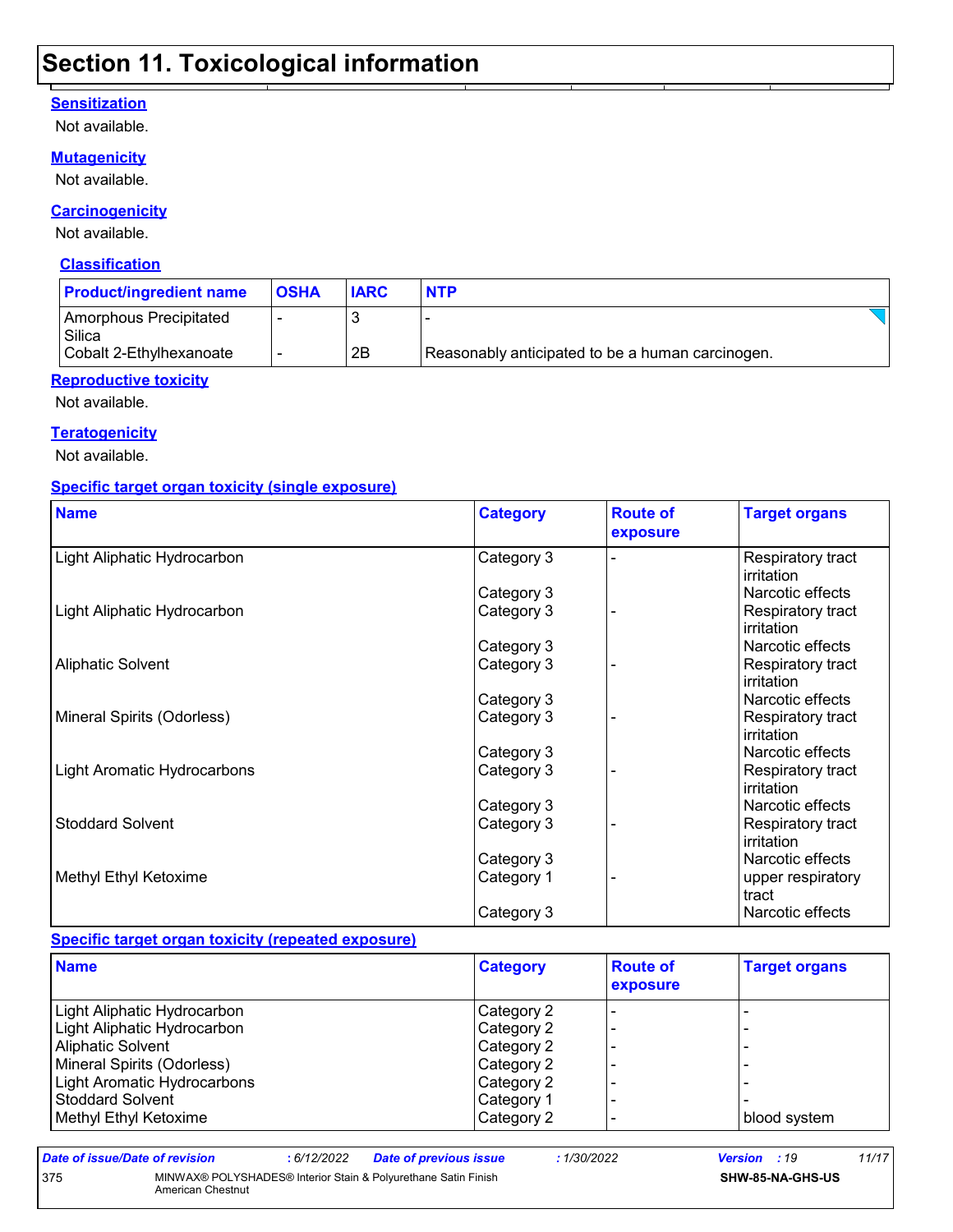## **Section 11. Toxicological information**

### **Aspiration hazard**

| <b>Name</b>                        | <b>Result</b>                         |
|------------------------------------|---------------------------------------|
| Light Aliphatic Hydrocarbon        | <b>ASPIRATION HAZARD - Category 1</b> |
| Light Aliphatic Hydrocarbon        | <b>ASPIRATION HAZARD - Category 1</b> |
| <b>Aliphatic Solvent</b>           | <b>ASPIRATION HAZARD - Category 1</b> |
| Mineral Spirits (Odorless)         | <b>ASPIRATION HAZARD - Category 1</b> |
| <b>Light Aromatic Hydrocarbons</b> | <b>ASPIRATION HAZARD - Category 1</b> |
| <b>Stoddard Solvent</b>            | <b>ASPIRATION HAZARD - Category 1</b> |
| trimethylbenzene                   | <b>ASPIRATION HAZARD - Category 1</b> |

| Information on the likely<br>routes of exposure | : Not available.                                                                                                             |
|-------------------------------------------------|------------------------------------------------------------------------------------------------------------------------------|
| <b>Potential acute health effects</b>           |                                                                                                                              |
| <b>Eye contact</b>                              | : No known significant effects or critical hazards.                                                                          |
| <b>Inhalation</b>                               | : Can cause central nervous system (CNS) depression. May cause drowsiness or<br>dizziness. May cause respiratory irritation. |
| <b>Skin contact</b>                             | : May cause an allergic skin reaction.                                                                                       |
| <b>Ingestion</b>                                | : Can cause central nervous system (CNS) depression. May be fatal if swallowed and<br>enters airways.                        |

|                     | <b>Symptoms related to the physical, chemical and toxicological characteristics</b>                                                                                                                                                                                     |
|---------------------|-------------------------------------------------------------------------------------------------------------------------------------------------------------------------------------------------------------------------------------------------------------------------|
| <b>Eye contact</b>  | : No specific data.                                                                                                                                                                                                                                                     |
| <b>Inhalation</b>   | : Adverse symptoms may include the following:<br>respiratory tract irritation<br>coughing<br>nausea or vomiting<br>headache<br>drowsiness/fatigue<br>dizziness/vertigo<br>unconsciousness<br>reduced fetal weight<br>increase in fetal deaths<br>skeletal malformations |
| <b>Skin contact</b> | : Adverse symptoms may include the following:<br>irritation<br>redness<br>reduced fetal weight<br>increase in fetal deaths<br>skeletal malformations                                                                                                                    |
| <b>Ingestion</b>    | : Adverse symptoms may include the following:<br>nausea or vomiting<br>reduced fetal weight<br>increase in fetal deaths<br>skeletal malformations                                                                                                                       |
|                     | Delayed and immediate effects and also chronic effects from short and long term exposure                                                                                                                                                                                |

|                                                   | Delayed and immediate effects and also chronic effects from short and long term exposure |
|---------------------------------------------------|------------------------------------------------------------------------------------------|
| <b>Short term exposure</b>                        |                                                                                          |
| <b>Potential immediate</b><br>effects             | : Not available.                                                                         |
| <b>Potential delayed effects : Not available.</b> |                                                                                          |
| Long term exposure                                |                                                                                          |

| Date of issue/Date of revision |                                                                                     | : 6/12/2022 | <b>Date of previous issue</b> | : 1/30/2022 | <b>Version</b> : 19 |                         | 12/17 |
|--------------------------------|-------------------------------------------------------------------------------------|-------------|-------------------------------|-------------|---------------------|-------------------------|-------|
| 375                            | MINWAX® POLYSHADES® Interior Stain & Polvurethane Satin Finish<br>American Chestnut |             |                               |             |                     | <b>SHW-85-NA-GHS-US</b> |       |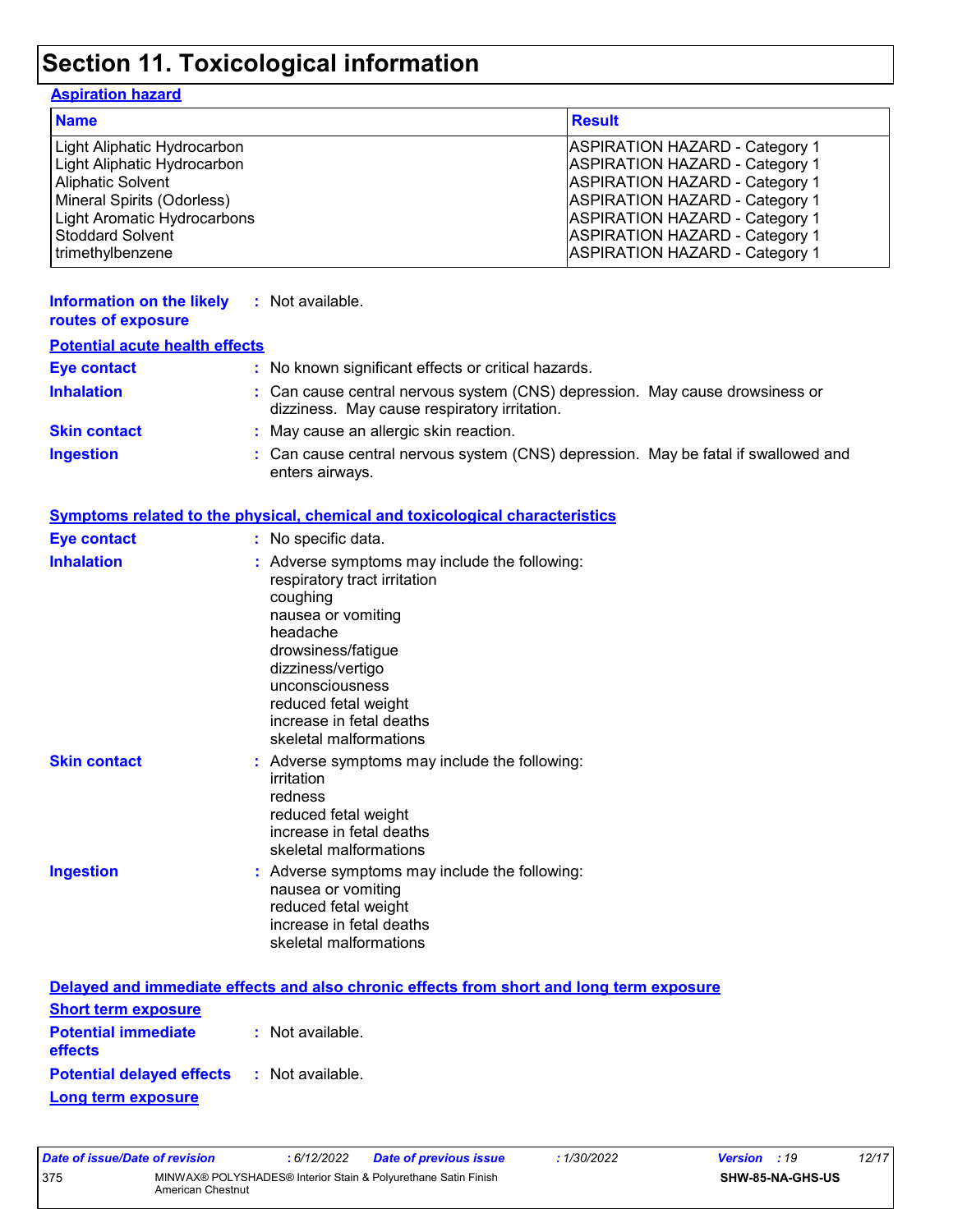## **Section 11. Toxicological information**

| <b>Potential immediate</b><br><b>effects</b>      | : Not available.                                                                                                                                                               |
|---------------------------------------------------|--------------------------------------------------------------------------------------------------------------------------------------------------------------------------------|
| <b>Potential delayed effects : Not available.</b> |                                                                                                                                                                                |
| <b>Potential chronic health effects</b>           |                                                                                                                                                                                |
| Not available.                                    |                                                                                                                                                                                |
| <b>General</b>                                    | : May cause damage to organs through prolonged or repeated exposure. Once<br>sensitized, a severe allergic reaction may occur when subsequently exposed to very low<br>levels. |
| <b>Carcinogenicity</b>                            | : Suspected of causing cancer. Risk of cancer depends on duration and level of<br>exposure.                                                                                    |
| <b>Mutagenicity</b>                               | : No known significant effects or critical hazards.                                                                                                                            |
| <b>Teratogenicity</b>                             | : No known significant effects or critical hazards.                                                                                                                            |
| <b>Developmental effects</b>                      | : No known significant effects or critical hazards.                                                                                                                            |
| <b>Fertility effects</b>                          | : May damage fertility.                                                                                                                                                        |

#### **Numerical measures of toxicity**

#### **Acute toxicity estimates**

Not available.

## **Section 12. Ecological information**

#### **Toxicity**

| <b>Product/ingredient name</b> | <b>Result</b>                      | <b>Species</b>                        | <b>Exposure</b> |
|--------------------------------|------------------------------------|---------------------------------------|-----------------|
| Light Aliphatic Hydrocarbon    | Acute LC50 2200 µg/l Fresh water   | Fish - Lepomis macrochirus            | 4 days          |
| Light Aliphatic Hydrocarbon    | Acute LC50 2200 µg/l Fresh water   | Fish - Lepomis macrochirus            | 4 days          |
| <b>Aliphatic Solvent</b>       | Acute LC50 2200 µg/l Fresh water   | Fish - Lepomis macrochirus            | 4 days          |
| Mineral Spirits (Odorless)     | Acute LC50 2200 µg/l Fresh water   | Fish - Lepomis macrochirus            | 4 days          |
| Naphthenic Acid                | Acute EC50 26000 µg/l Fresh water  | Algae - Navicula seminulum            | 96 hours        |
|                                | Acute LC50 5600 µg/l Fresh water   | Fish - Lepomis macrochirus            | 196 hours       |
| trimethylbenzene               | Acute LC50 5600 µg/l Marine water  | l Crustaceans - Palaemonetes<br>pugio | 48 hours        |
| Methyl Ethyl Ketoxime          | Acute LC50 843000 µg/l Fresh water | Fish - Pimephales promelas            | l 96 hours      |

#### **Persistence and degradability**

| <b>Product/ingredient name</b> | <b>Aquatic half-life</b> | <b>Photolysis</b> | Biodegradability |
|--------------------------------|--------------------------|-------------------|------------------|
| Light Aromatic Hydrocarbons    |                          |                   | Readily          |

#### **Bioaccumulative potential**

| <b>Product/ingredient name</b>  | $LoaPow$ | <b>BCF</b>    | <b>Potential</b> |
|---------------------------------|----------|---------------|------------------|
| Cobalt 2-Ethylhexanoate         |          | 15600         | high             |
| Light Aromatic Hydrocarbons   - |          | 10 to 2500    | high             |
| Methyl Ethyl Ketoxime           |          | $12.5$ to 5.8 | low              |

#### **Mobility in soil**

**Soil/water partition coefficient (KOC)**

**:** Not available.

| Date of issue/Date of revision |                   | : 6/12/2022 | <b>Date of previous issue</b>                                  | : 1/30/2022 | <b>Version</b> : 19     | 13/17 |
|--------------------------------|-------------------|-------------|----------------------------------------------------------------|-------------|-------------------------|-------|
| 375                            | American Chestnut |             | MINWAX® POLYSHADES® Interior Stain & Polyurethane Satin Finish |             | <b>SHW-85-NA-GHS-US</b> |       |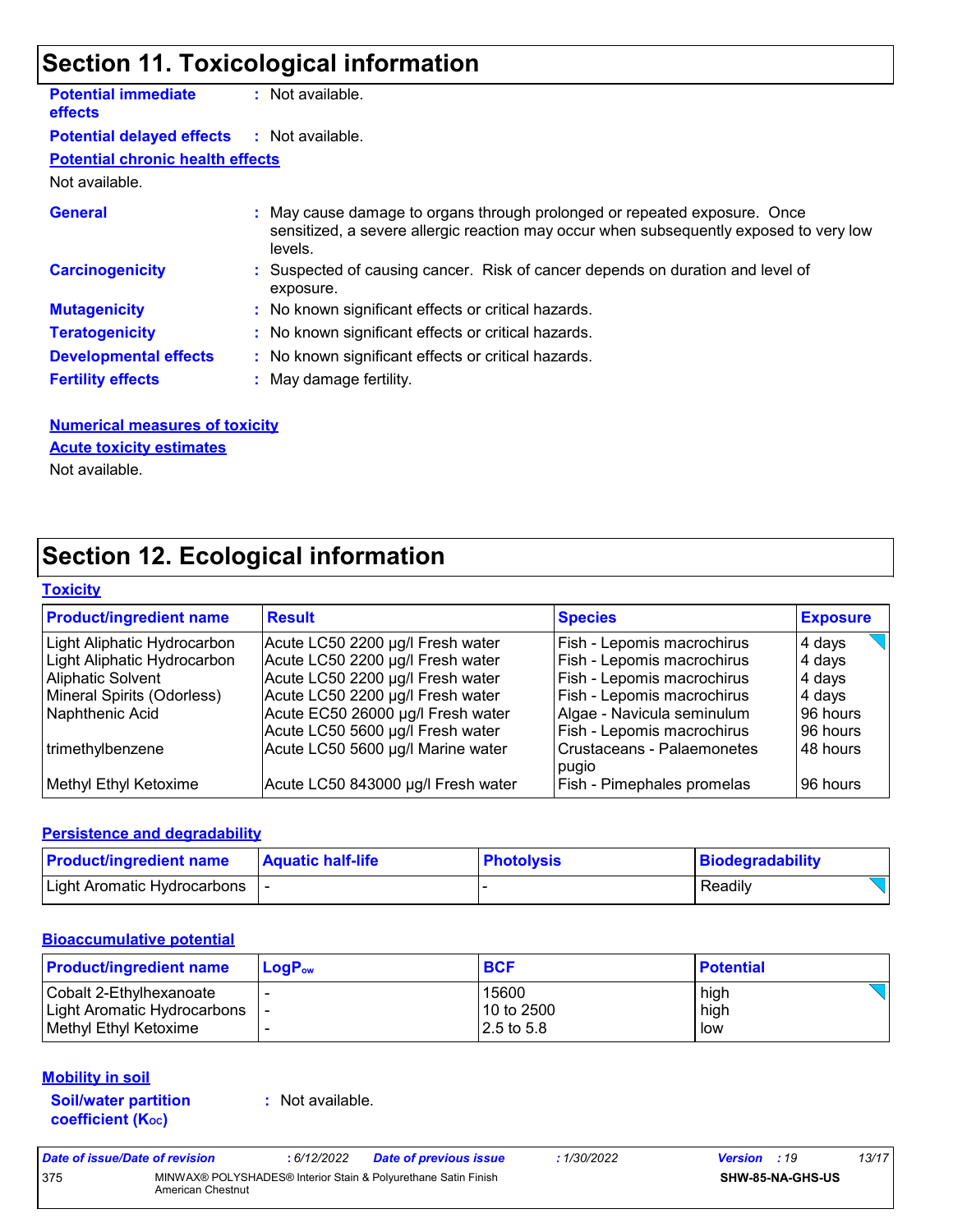### **Section 12. Ecological information**

**Other adverse effects** : No known significant effects or critical hazards.

### **Section 13. Disposal considerations**

The generation of waste should be avoided or minimized wherever possible. Disposal of this product, solutions and any by-products should at all times comply with the requirements of environmental protection and waste disposal legislation and any regional local authority requirements. Dispose of surplus and non-recyclable products via a licensed waste disposal contractor. Waste should not be disposed of untreated to the sewer unless fully compliant with the requirements of all authorities with jurisdiction. Waste packaging should be recycled. Incineration or landfill should only be considered when recycling is not feasible. This material and its container must be disposed of in a safe way. Care should be taken when handling emptied containers that have not been cleaned or rinsed out. Empty containers or liners may retain some product residues. Vapor from product residues may create a highly flammable or explosive atmosphere inside the container. Do not cut, weld or grind used containers unless they have been cleaned thoroughly internally. Avoid dispersal of spilled material and runoff and contact with soil, waterways, drains and sewers. **Disposal methods :**

### **Section 14. Transport information**

|                                         | <b>DOT</b><br><b>Classification</b>                                                                                                                                                                                                                                                                                                      | <b>TDG</b><br><b>Classification</b>                                                                                                                 | <b>Mexico</b><br><b>Classification</b> | <b>IATA</b>   | <b>IMDG</b>                                |
|-----------------------------------------|------------------------------------------------------------------------------------------------------------------------------------------------------------------------------------------------------------------------------------------------------------------------------------------------------------------------------------------|-----------------------------------------------------------------------------------------------------------------------------------------------------|----------------------------------------|---------------|--------------------------------------------|
| <b>UN number</b>                        | <b>UN1263</b>                                                                                                                                                                                                                                                                                                                            | <b>UN1263</b>                                                                                                                                       | <b>UN1263</b>                          | <b>UN1263</b> | <b>UN1263</b>                              |
| <b>UN proper</b><br>shipping name       | <b>PAINT</b>                                                                                                                                                                                                                                                                                                                             | <b>PAINT</b>                                                                                                                                        | <b>PAINT</b>                           | <b>PAINT</b>  | <b>PAINT</b>                               |
| <b>Transport</b><br>hazard class(es)    | 3                                                                                                                                                                                                                                                                                                                                        | 3                                                                                                                                                   | $\mathfrak{S}$                         | 3             | 3                                          |
| <b>Packing group</b>                    | $\mathbf{III}$                                                                                                                                                                                                                                                                                                                           | III                                                                                                                                                 | $\mathbf{III}$                         | III           | III                                        |
| <b>Environmental</b><br>hazards         | No.                                                                                                                                                                                                                                                                                                                                      | No.                                                                                                                                                 | No.                                    | No.           | No.                                        |
| <b>Additional</b><br><b>information</b> | This product may<br>be re-classified as<br>"Combustible<br>Liquid," unless<br>transported by<br>vessel or aircraft.<br>Non-bulk<br>packages (less<br>than or equal to<br>119 gal) of<br>combustible<br>liquids are not<br>regulated as<br>hazardous<br>materials in<br>package sizes<br>less than the<br>product reportable<br>quantity. | Product classified<br>as per the<br>following sections<br>of the<br>Transportation of<br>Dangerous Goods<br>Regulations:<br>2.18-2.19 (Class<br>3). | $\overline{\phantom{a}}$               |               | <b>Emergency</b><br>schedules F-E, S-<br>E |
| <b>Date of issue/Date of revision</b>   | : 6/12/2022                                                                                                                                                                                                                                                                                                                              | <b>Date of previous issue</b>                                                                                                                       | : 1/30/2022                            |               | 14/17<br>Version : 19                      |
| 375                                     | MINWAX® POLYSHADES® Interior Stain & Polyurethane Satin Finish<br>American Chestnut                                                                                                                                                                                                                                                      |                                                                                                                                                     |                                        |               | SHW-85-NA-GHS-US                           |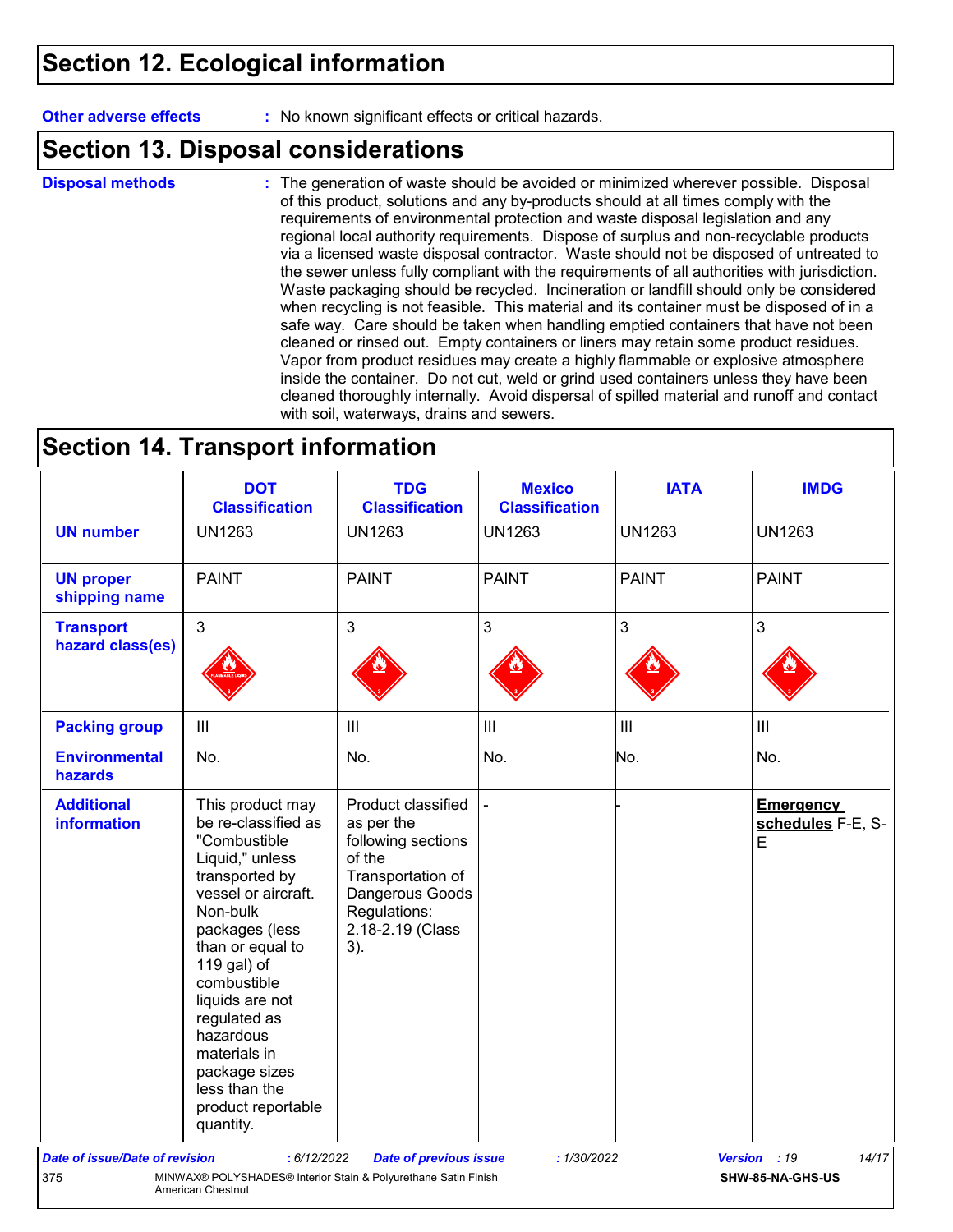|                                                          |                | <b>Section 14. Transport information</b>                                                                                                                                                                                                                                                                                                                                                                                                                                                                                                                                                                                                                                            |                  |  |
|----------------------------------------------------------|----------------|-------------------------------------------------------------------------------------------------------------------------------------------------------------------------------------------------------------------------------------------------------------------------------------------------------------------------------------------------------------------------------------------------------------------------------------------------------------------------------------------------------------------------------------------------------------------------------------------------------------------------------------------------------------------------------------|------------------|--|
|                                                          | <b>ERG No.</b> | <b>ERG No.</b>                                                                                                                                                                                                                                                                                                                                                                                                                                                                                                                                                                                                                                                                      | <b>ERG No.</b>   |  |
|                                                          | 128            | 128                                                                                                                                                                                                                                                                                                                                                                                                                                                                                                                                                                                                                                                                                 | 128              |  |
|                                                          |                |                                                                                                                                                                                                                                                                                                                                                                                                                                                                                                                                                                                                                                                                                     |                  |  |
|                                                          |                |                                                                                                                                                                                                                                                                                                                                                                                                                                                                                                                                                                                                                                                                                     |                  |  |
|                                                          |                |                                                                                                                                                                                                                                                                                                                                                                                                                                                                                                                                                                                                                                                                                     |                  |  |
|                                                          |                |                                                                                                                                                                                                                                                                                                                                                                                                                                                                                                                                                                                                                                                                                     |                  |  |
| <b>Special precautions for user :</b>                    |                | Multi-modal shipping descriptions are provided for informational purposes and do not<br>consider container sizes. The presence of a shipping description for a particular<br>mode of transport (sea, air, etc.), does not indicate that the product is packaged<br>suitably for that mode of transport. All packaging must be reviewed for suitability<br>prior to shipment, and compliance with the applicable regulations is the sole<br>responsibility of the person offering the product for transport. People loading and<br>unloading dangerous goods must be trained on all of the risks deriving from the<br>substances and on all actions in case of emergency situations. |                  |  |
| <b>Transport in bulk according</b><br>to IMO instruments |                | Not available.                                                                                                                                                                                                                                                                                                                                                                                                                                                                                                                                                                                                                                                                      |                  |  |
|                                                          |                | <b>Proper shipping name</b>                                                                                                                                                                                                                                                                                                                                                                                                                                                                                                                                                                                                                                                         | : Not available. |  |
|                                                          |                | Section 15. Regulatory information                                                                                                                                                                                                                                                                                                                                                                                                                                                                                                                                                                                                                                                  |                  |  |

#### **SARA 313**

SARA 313 (40 CFR 372.45) supplier notification can be found on the Environmental Data Sheet.

#### **California Prop. 65**

WARNING: This product contains chemicals known to the State of California to cause cancer and birth defects or other reproductive harm.

#### **International regulations**

| International lists | Australia inventory (AIIC): Not determined.<br>t.            |
|---------------------|--------------------------------------------------------------|
|                     | China inventory (IECSC): Not determined.                     |
|                     | Japan inventory (CSCL): Not determined.                      |
|                     | Japan inventory (ISHL): Not determined.                      |
|                     | Korea inventory (KECI): Not determined.                      |
|                     | New Zealand Inventory of Chemicals (NZIoC): Not determined.  |
|                     | Philippines inventory (PICCS): Not determined.               |
|                     | Taiwan Chemical Substances Inventory (TCSI): Not determined. |
|                     | Thailand inventory: Not determined.                          |
|                     | Turkey inventory: Not determined.                            |
|                     | Vietnam inventory: Not determined.                           |
|                     |                                                              |

## **Section 16. Other information**

**Hazardous Material Information System (U.S.A.)**



**The customer is responsible for determining the PPE code for this material. For more information on HMIS® Personal Protective Equipment (PPE) codes, consult the HMIS® Implementation Manual.**

| Date of issue/Date of revision |                                                                                     | : 6/12/2022 | Date of previous issue | : 1/30/2022 | <b>Version</b> : 19 |                         | 15/17 |
|--------------------------------|-------------------------------------------------------------------------------------|-------------|------------------------|-------------|---------------------|-------------------------|-------|
| 375                            | MINWAX® POLYSHADES® Interior Stain & Polyurethane Satin Finish<br>American Chestnut |             |                        |             |                     | <b>SHW-85-NA-GHS-US</b> |       |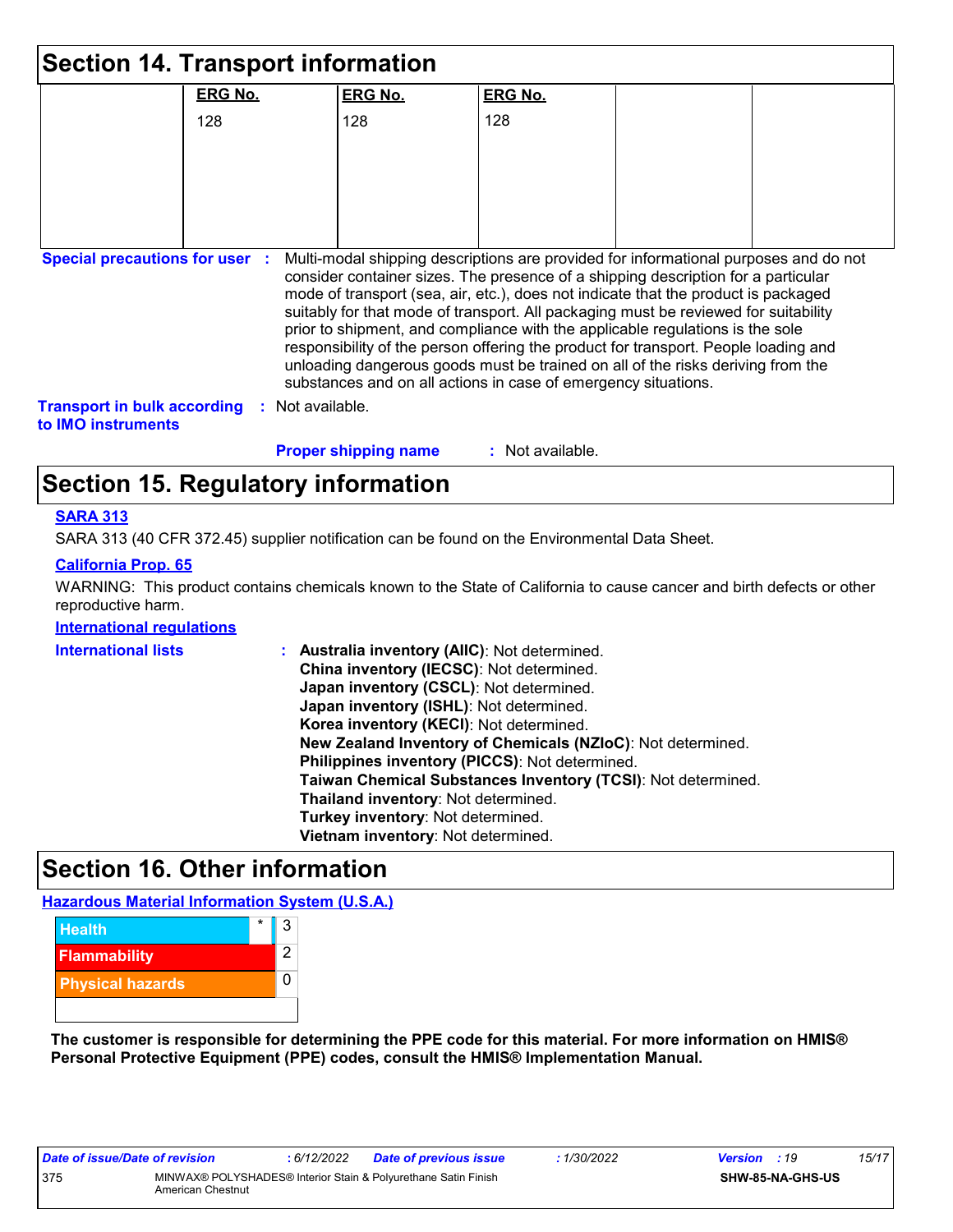### **Section 16. Other information**

**Caution: HMIS® ratings are based on a 0-4 rating scale, with 0 representing minimal hazards or risks, and 4 representing significant hazards or risks. Although HMIS® ratings and the associated label are not required on SDSs or products leaving a facility under 29 CFR 1910.1200, the preparer may choose to provide them. HMIS® ratings are to be used with a fully implemented HMIS® program. HMIS® is a registered trademark and service mark of the American Coatings Association, Inc.**

**Procedure used to derive the classification**

| <b>Classification</b>                                                                                    | <b>Justification</b>                     |
|----------------------------------------------------------------------------------------------------------|------------------------------------------|
| FLAMMABLE LIQUIDS - Category 3                                                                           | On basis of test data                    |
| SKIN SENSITIZATION - Category 1                                                                          | Calculation method                       |
| <b>CARCINOGENICITY - Category 2</b>                                                                      | Calculation method                       |
| TOXIC TO REPRODUCTION - Category 1B                                                                      | Calculation method                       |
| SPECIFIC TARGET ORGAN TOXICITY (SINGLE EXPOSURE) (Respiratory tract<br>irritation) - Category 3          | Calculation method                       |
| SPECIFIC TARGET ORGAN TOXICITY (SINGLE EXPOSURE) (Narcotic effects) -<br>Category 3                      | Calculation method                       |
| SPECIFIC TARGET ORGAN TOXICITY (REPEATED EXPOSURE) - Category 2<br><b>ASPIRATION HAZARD - Category 1</b> | Calculation method<br>Calculation method |

| <u>ніэшту</u>                     |                                                                                                                                                                                                                                                                                                                                                                                                                                                                                                                                                                                                                       |
|-----------------------------------|-----------------------------------------------------------------------------------------------------------------------------------------------------------------------------------------------------------------------------------------------------------------------------------------------------------------------------------------------------------------------------------------------------------------------------------------------------------------------------------------------------------------------------------------------------------------------------------------------------------------------|
| Date of printing                  | : 6/12/2022                                                                                                                                                                                                                                                                                                                                                                                                                                                                                                                                                                                                           |
| Date of issue/Date of<br>revision | : 6/12/2022                                                                                                                                                                                                                                                                                                                                                                                                                                                                                                                                                                                                           |
| Date of previous issue            | : 1/30/2022                                                                                                                                                                                                                                                                                                                                                                                                                                                                                                                                                                                                           |
| <b>Version</b>                    | : 19                                                                                                                                                                                                                                                                                                                                                                                                                                                                                                                                                                                                                  |
| <b>Key to abbreviations</b>       | $\therefore$ ATE = Acute Toxicity Estimate<br>BCF = Bioconcentration Factor<br>GHS = Globally Harmonized System of Classification and Labelling of Chemicals<br>IATA = International Air Transport Association<br>IBC = Intermediate Bulk Container<br><b>IMDG = International Maritime Dangerous Goods</b><br>LogPow = logarithm of the octanol/water partition coefficient<br>MARPOL = International Convention for the Prevention of Pollution From Ships, 1973<br>as modified by the Protocol of 1978. ("Marpol" = marine pollution)<br>$N/A = Not available$<br>SGG = Segregation Group<br>$UN = United Nations$ |

**Indicates information that has changed from previously issued version.**

#### **Notice to reader**

**History**

**It is recommended that each customer or recipient of this Safety Data Sheet (SDS) study it carefully and consult resources, as necessary or appropriate, to become aware of and understand the data contained in this SDS and any hazards associated with the product. This information is provided in good faith and believed to be accurate as of the effective date herein. However, no warranty, express or implied, is given. The information presented here applies only to the product as shipped. The addition of any material can change the composition, hazards and risks of the product. Products shall not be repackaged, modified, or tinted except as specifically instructed by the manufacturer, including but not limited to the incorporation of products not specified by the manufacturer, or the use or addition of products in proportions not specified by the manufacturer. Regulatory requirements are subject to change and may differ between various locations and jurisdictions. The customer/buyer/user is responsible to ensure that his activities comply with all country, federal, state, provincial or local laws. The conditions for use of the product are not under the control of the manufacturer; the customer/buyer/user is responsible to determine the conditions necessary for the safe use of this product. The customer/buyer/user should not use the product for any purpose other than the purpose shown in the applicable section of this SDS without first referring to the supplier and obtaining written handling instructions. Due to the proliferation of sources for information such as manufacturer-specific SDS, the manufacturer cannot be responsible for SDSs obtained from any other source.**